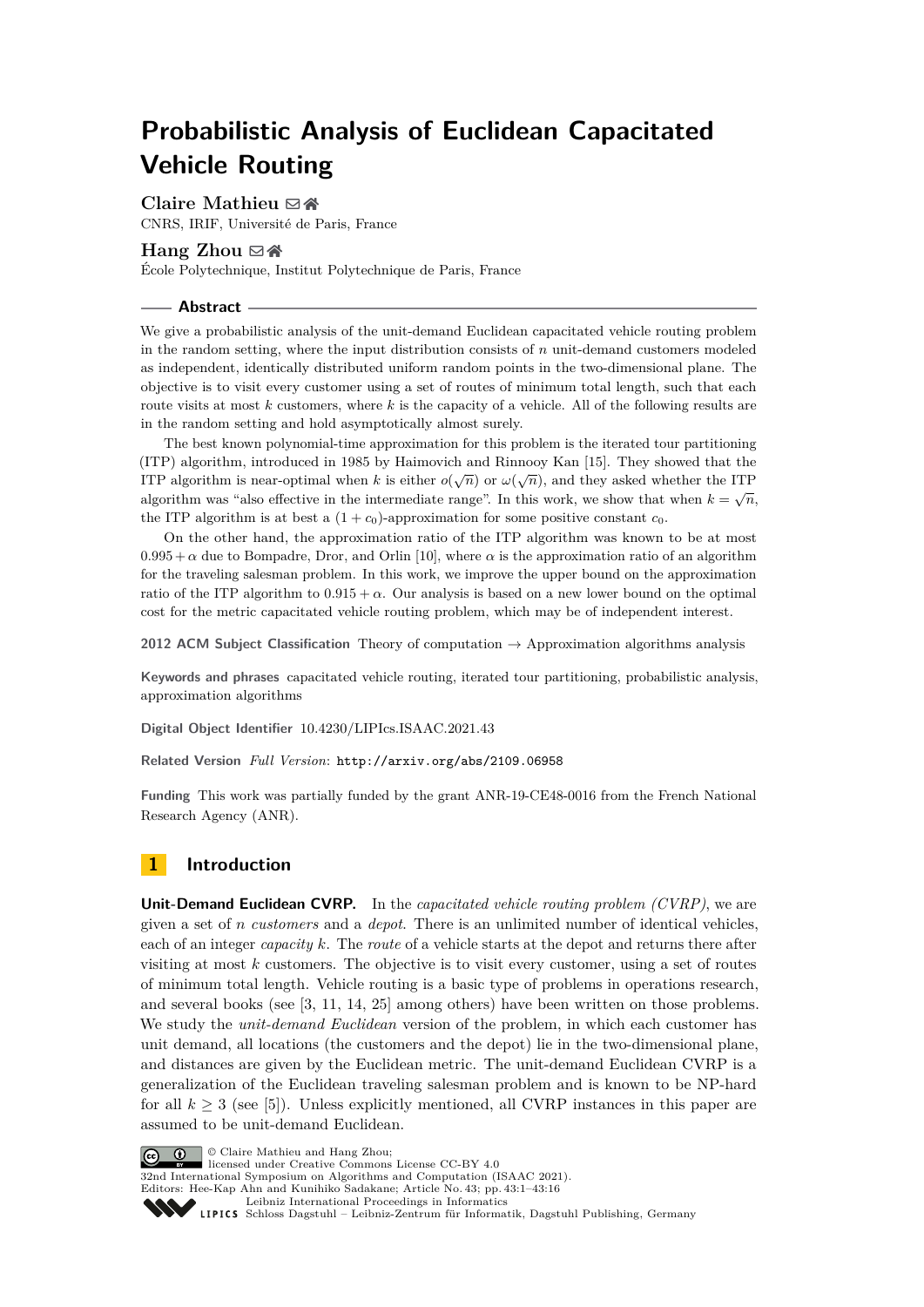### **43:2 Probabilistic Analysis of Euclidean Capacitated Vehicle Routing**

**ITP Algorithm.** The best known polynomial-time approximation for the CVRP is a very simple algorithm, called *iterated tour partitioning (ITP)*. This algorithm first computes a traveling salesman tour (ignoring the capacity constraint) using some other algorithm, then partitions the tour into segments such that the number of customers in each segment is at most *k*, and finally connects the endpoints of each segment to the depot so as to make a tour. The ITP algorithm was introduced and refined by Haimovich and Rinnooy Kan [\[15\]](#page-15-0) and Altinkemer and Gavish [\[2\]](#page-14-2) in the 1980s. Its performance is parameterized by the choice of traveling salesman tour : the approximation ratio of the ITP algorithm is  $1 + \alpha$ , where  $\alpha$  is the approximation ratio of the algorithm used to compute the traveling salesman tour in the first step. Since the Euclidean traveling salesman problem admits a *polynomial-time approximation scheme (PTAS)* by Arora [\[4\]](#page-14-3) and Mitchell [\[20\]](#page-15-5),  $\alpha$  can be set to any constant strictly greater than 1.

**Random Setting.** Given the difficult challenges posed by the CVRP, researchers turned to an analysis beyond worst case, by making some probabilistic assumptions on the distribution of the input instance. In 1985, Haimovich and Rinnooy Kan [\[15\]](#page-15-0) gave the first probabilistic analysis on the ITP algorithm for the CVRP, where the customers are *independent, identically distributed (i.i.d.)* random points. An event  $\mathcal E$  occurs *asymptotically almost surely (a.a.s.)* if  $\lim_{n\to\infty}$   $\mathbb{P}[\mathcal{E}] = 1$ . They showed that, the ITP algorithm is a.a.s. an  $(\alpha + o(1))$ -approximation  $\lim_{n\to\infty} \frac{d}{n}$  [*c*] – [1](#page-1-0). They showed that, the 111 algorithm is a.a.s. an  $(a + o(1))$ -approximation for the CVRP when *k* is either  $o(\sqrt{n})$  or  $\omega(\sqrt{n})$ .<sup>1</sup> The performance of the ITP algorithm in the intermediate range of  $k = \Theta(\sqrt{n})$  was unknown. They asked in [\[15\]](#page-15-0) whether the ITP algorithm was "also effective in the intermediate range".

In our work, we study this question raised by Haimovich and Rinnooy Kan [\[15\]](#page-15-0). We give a probabilistic analysis of the ITP algorithm when the points are i.i.d. random, with a focus on the range of  $k = \Theta(\sqrt{n})$ . Our first main result is a lower bound: even in the random setting, the ITP algorithm is at best a  $(1 + c_0)$ -approximation a.a.s., for some constant  $c_0 > 0$ (Theorem [1\)](#page-1-1), see Section [3.](#page-4-0)

<span id="page-1-1"></span>▶ **Theorem 1.** *Consider the iterated tour partitioning algorithm for the unit-demand Euclidean capacitated vehicle routing problem. Let V be a set of n i.i.d. uniform random points in*  $[0,1]^2$ . Let  $k = \sqrt{n}$ . For some fixed depot  $O \in \mathbb{R}^2$ , there exists a constant  $c_0 > 0$ , such that, *for any constant*  $\alpha > 1$ *, there exists an*  $\alpha$ -*approximate traveling salesman tour on*  $V \cup \{O\}$ *,* such that the approximation ratio of the algorithm is at least  $1 + c_0$  asymptotically almost *surely.*

 $\triangleright$  Remark. The  $\alpha$ -approximate traveling salesman tour in Theorem [1](#page-1-1) is constructed using Karp's partitioning algorithm [\[16\]](#page-15-6).

On the other hand, the approximation ratio of the ITP algorithm is at most  $1 + \alpha$  due to Altinkemer and Gavish [\[2\]](#page-14-2). In 2007, this ratio was improved by Bompadre, Dror, and Orlin [\[10\]](#page-15-1) to  $0.995 + \alpha$ , a.a.s., when the points are i.i.d. uniform random in the unit square.<sup>[2](#page-1-2)</sup> Here, using a different approach (Theorem [4\)](#page-4-1), we further improve the upper bound on the approximation ratio in this random setting to  $0.915 + \alpha$ , a.a.s. (Theorem [2\)](#page-1-3), see Section [4.](#page-10-0) We generalize our results to multiple depots in the full version of the paper.

<span id="page-1-3"></span><span id="page-1-0"></span><sup>&</sup>lt;sup>1</sup> As observed in [\[15\]](#page-15-0), a solution of the ITP algorithm consists of two types of costs: the *radial cost* and the *local cost*. When *k* is  $o(\sqrt{n})$  or  $\omega(\sqrt{n})$ , one of the two types dominates, the reason for which the solution is an  $(\alpha + o(1))$ -approximation (or even a  $(1 + o(1))$ -approximation for the case of  $k = o(\sqrt{n})$ ).

<span id="page-1-2"></span><sup>&</sup>lt;sup>2</sup> The analysis in [\[10\]](#page-15-1) focused on the case of  $\alpha = 1$ , though that analysis can be easily generalized to any  $\alpha > 1$ . Bompadre, Dror, and Orlin [\[10\]](#page-15-1) noted in their work that a ratio of 0.985 +  $\alpha$  is achievable without giving the proof.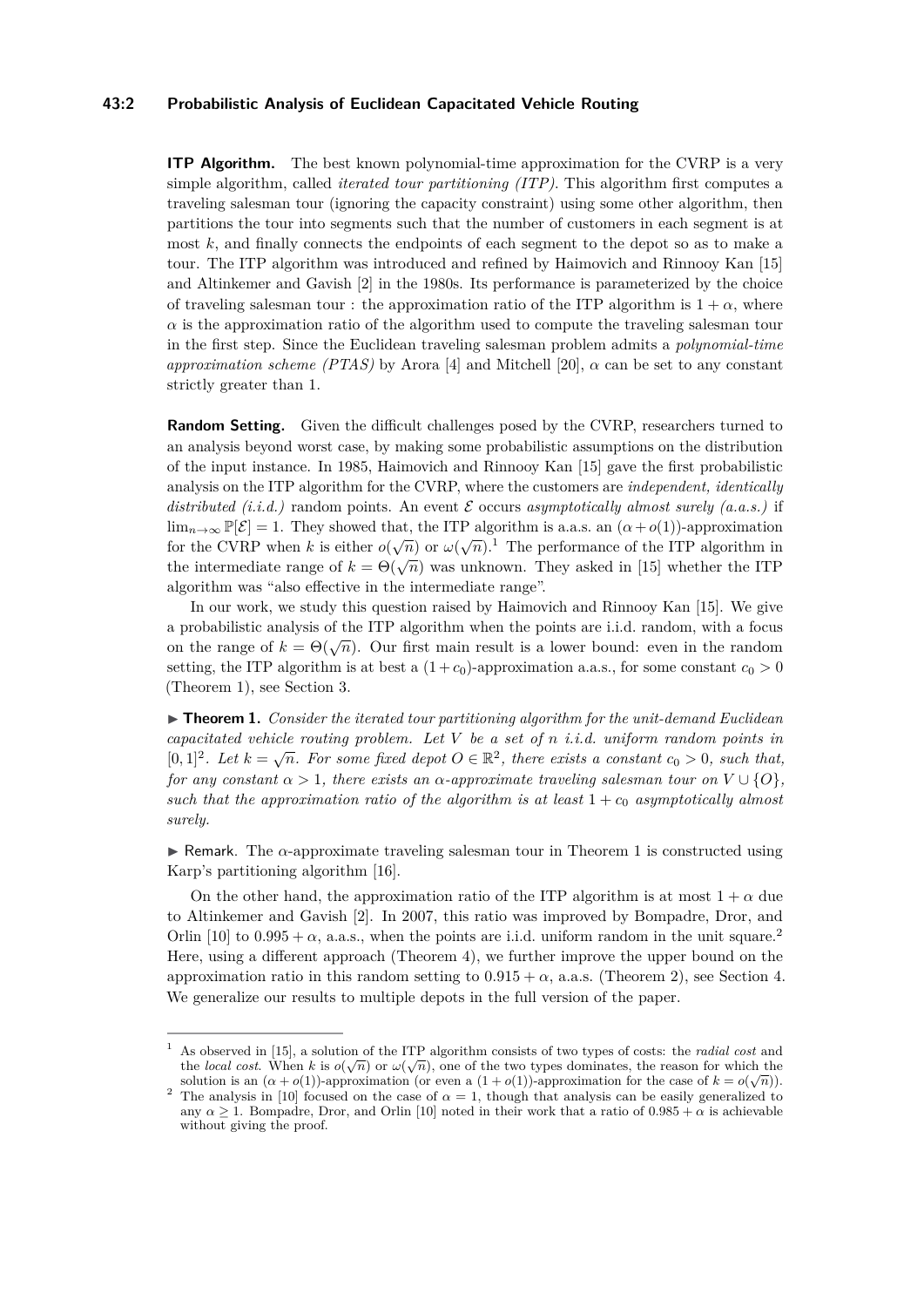▶ **Theorem 2.** *Consider the iterated tour partitioning algorithm for the unit-demand Euclidean capacitated vehicle routing problem. Let V be a set of n i.i.d. uniform random points in*  $[0,1]^2$ *. Let k be any integer in*  $[1,n]$ *. Let the depot O be any point in*  $\mathbb{R}^2$ *. For any constant*  $\alpha \geq 1$  *and any*  $\alpha$ -*approximate traveling salesman tour on*  $V \cup \{O\}$ *, the approximation ratio of the algorithm is at most*  $0.915 + \alpha$  *asymptotically almost surely.* 

### **1.1 Other Related Work**

**PTAS and Quasi-PTAS Results for the CVRP.** Despite the difficulty of the CVRP, there has been progress on several special cases. A series of papers designed PTAS algorithms for small *k*: work by Haimovich and Rinnooy Kan [\[15\]](#page-15-0), when *k* is constant; by Asano et al. [\[5\]](#page-14-1) extending techniques in [\[15\]](#page-15-0), for  $k = O(\log n / \log \log n)$ ; and by Adamaszek, Czumaj, and Lingas [\[1\]](#page-14-4), when  $k \leq 2^{\log^{f(\epsilon)}(n)}$ . For higher dimensional Euclidean metrics, Khachay and Dubinin [\[17\]](#page-15-7) gave a PTAS for fixed dimension  $\ell$  and  $k = O(\log^{\frac{1}{\ell}}(n))$ . For unbounded k, Das and Mathieu [\[13\]](#page-15-8) designed a quasi-polynomial time approximation scheme.

**Probabilistic Analyses.** The instance distribution when the customers are i.i.d. random points is perhaps the most natural probabilistic setting. In that setting, Rhee [\[23\]](#page-15-9) and Daganzo [\[12\]](#page-15-10) analyzed the value of an optimal solution to the CVRP for the case when *k* is fixed. Baltz et al [\[6\]](#page-14-5) studied the multiple depot vehicle routing problem when both the customers and the depots are i.i.d. random points and assuming unlimited tour capacity.

**Analyses of the ITP Algorithm.** Because of the popularity of the ITP algorithm, its approximation ratio has already been much studied and bounds were utilized in a design of best-to-date approximation algorithms for the CVRP, see, e.g., [\[9\]](#page-15-11). In the metric version of the CVRP, the approximation ratio of the ITP algorithm is at most  $1 + (1 - \frac{1}{k})\alpha$  due to Altinkemer and Gavish [\[2\]](#page-14-2). Bompadre, Dror, and Orlin [\[9\]](#page-15-11) reduced this bound by a factor of  $\Omega(\frac{1}{k^3})$ . On the other hand, Li and Simchi-Levi [\[18\]](#page-15-12) showed that the ITP algorithm is at best a  $(2 - \frac{1}{k})$ -approximation algorithm on general metrics even if  $\alpha = 1$ . Despite of a huge amount of research, the ITP algorithm by Haimovich and Rinnooy Kan [\[15\]](#page-15-0) and Altinkemer and Gavish [\[2\]](#page-14-2) remains the polynomial-time algorithm with the best approximation guarantee for the Euclidean CVRP.

**Other Applications of the ITP Algorithm.** Very recently, Blauth, Traub, and Vygen [\[8\]](#page-15-13) exploited properties of tight instances in the analysis of the ITP algorithm, and used those properties in their design of the best-to-date approximation algorithm for metric CVRP with a ratio of  $1 + \alpha - \epsilon$ , where  $\epsilon$  is roughly  $\frac{1}{3000}$ .

Because of its simplicity, the ITP algorithm is versatile and has been adapted to other vehicle routing problems. For example, Mosheiov [\[21\]](#page-15-14) studied the vehicle routing with pick-up and delivery services. They showed that the ITP algorithm is efficient through worst-case analysis and numerical tests. Li, Simchi-Levi, and Desrochers [\[19\]](#page-15-15) considered the vehicle routing problem with constraints on the total distance traveled by each vehicle. They showed that the ITP algorithm has a good worst-case performance when the number of vehicles is relatively small.

# **1.2 Overview of Techniques**

To show that the ITP algorithm is at best a  $(1 + c_0)$ -approximation for the CVRP in the random setting (Theorem [1\)](#page-1-1), we construct a significantly better solution.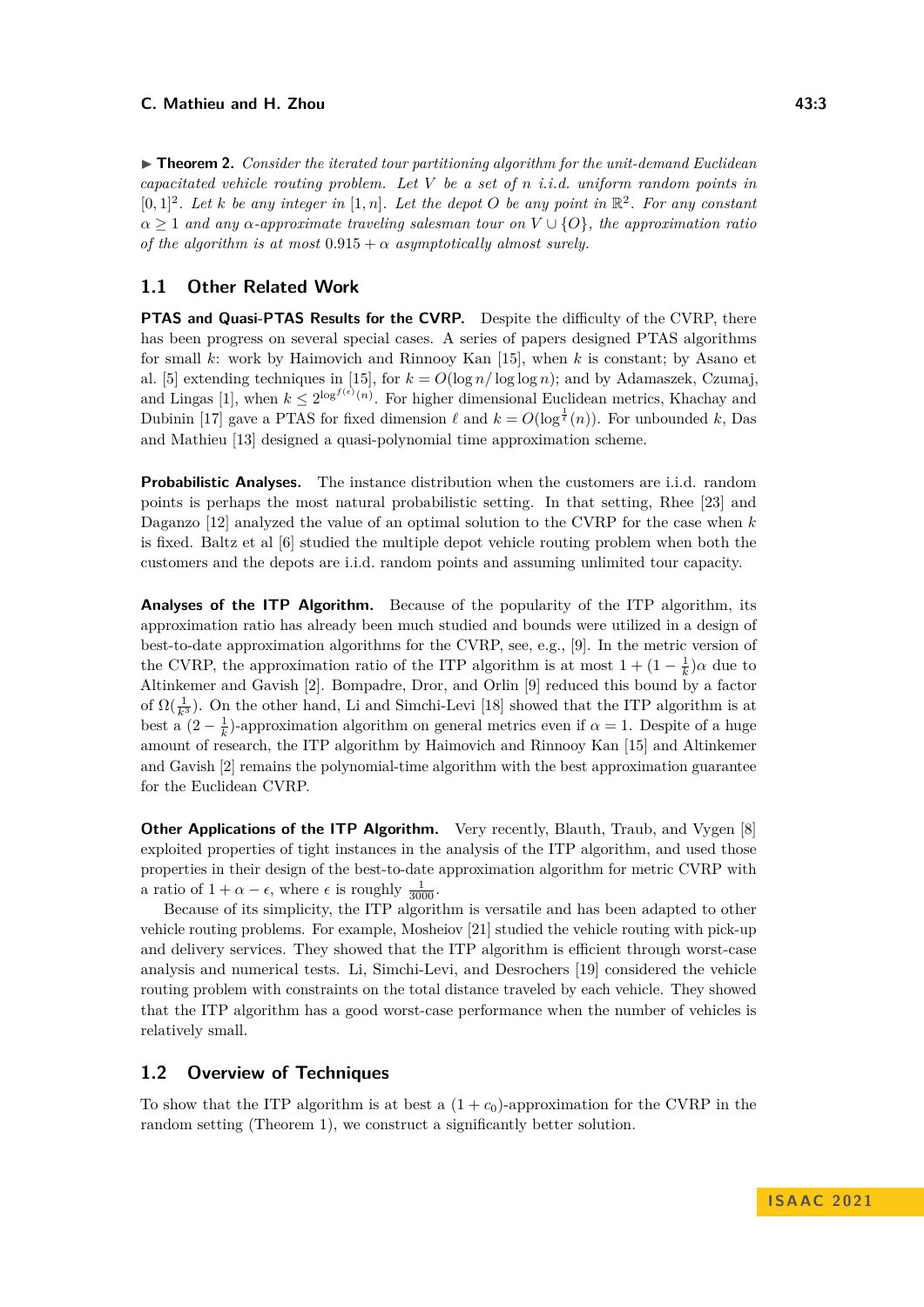### **43:4 Probabilistic Analysis of Euclidean Capacitated Vehicle Routing**

In the random setting, one may view an ITP solution as partitioning the unit square into small regions and dedicating one tour to each small region. The cost of the solution is then roughly the sum of two terms: the *radial cost*, incurred by traveling between the depot and the small region; and the *local cost*, incurred by traveling from customer to customer within the small region.

To improve that solution, the idea is that instead of traveling straight between the depot and the small region, a smarter tour might as well make some small detours to visit some additional nearby customers en route to the small region. We call that a *mixed tour*. This modification of the solution has a positive effect because those nearby customers are covered at little additional cost, thus saving the local cost of covering those customers; but it also has a negative effect because visiting those nearby customers uses up some of the tour's capacity, and to account for that the definition of the small regions must be adjusted, and their area shrunk. Controlling the two competing effects so that on balance the net result is an improvement requires a delicate definition of regions. We start by decomposing the plane into regions of three types. Then we construct a solution in which a single tour may visit regions of different types, see Figure [1.](#page-7-0) The mixed structure of the tours enables us to show that the constructed solution has significantly smaller cost. See Section [3](#page-4-0) for more details.

Our proof of the improved upper bound on the approximation ratio of the ITP algorithm in the random setting (Theorem [2\)](#page-1-3) relies on a new lower bound on the optimal cost (Theorem [11\)](#page-11-0). To achieve the new lower bound, we consider the gap between the average distance to the depot and the maximum distance to the depot among all points in a single tour of an optimal solution. Intuitively, if this gap is large, then the gap itself contributes to the lower bound on the optimal cost; and if this gap is small, then there are many points whose distances to the depot is close to the maximum distance, and the total local cost of those points contributes to the lower bound. Our analysis for the lower bound is completely different from [\[10\]](#page-15-1) and enables us to obtain a better approximation ratio of  $0.915 + \alpha$ .

Our new lower bound on the optimal cost also enables us to generalize our results to the setting of multiple depots. This lower bound holds in the metric CVRP in general, and may be of independent interest.

 $\blacktriangleright$  Remark. The restriction to i.i.d. uniform random points in  $[0,1]^2$  is made to simplify the presentation. With extra work, our analysis can be extended to higher dimensional Euclidean spaces, to general density functions, and to general bounded supports (though the approximation guarantees in those settings may differ from that in Theorem [2\)](#page-1-3).

# **2 Notations and Preliminaries**

Let  $\delta(\cdot, \cdot)$  denote the Euclidean distance between two points or between a point and a set of points. For any path *P* of points  $x_1, x_2, \ldots, x_m$  in  $\mathbb{R}^2$  where  $m \in \mathbb{N}$ , define  $cost(P)$  $\sum_{i=1}^{m-1} \delta(x_i, x_{i+1}).$ 

**Capacitated Vehicle Routing Problem (CVRP).** Given a set *V* of *n* points in  $\mathbb{R}^2$ , a depot *O* in  $\mathbb{R}^2$ , and an integer capacity  $k \in [1, n]$ , the goal is to find a collection of tours covering *V* of minimum total cost, such that each tour visits *O* and at most *k* points in *V* . Let OPT denote the value of an optimal solution to the CVRP.

For any point  $x \in V$ , let  $\ell(x) = \delta(O, x)$ . Let rad denote the *radial cost*, defined by rad =  $\frac{2}{k} \cdot \sum_{x \in V} \ell(x)$ .

<span id="page-3-0"></span>▶ **Lemma 3** ([\[15\]](#page-15-0))**.** *Let T* ∗ *be an optimal traveling salesman tour on V* ∪ {*O*}*. Then*  $OPT \ge \max(\text{rad}, \text{cost}(T^*))$ .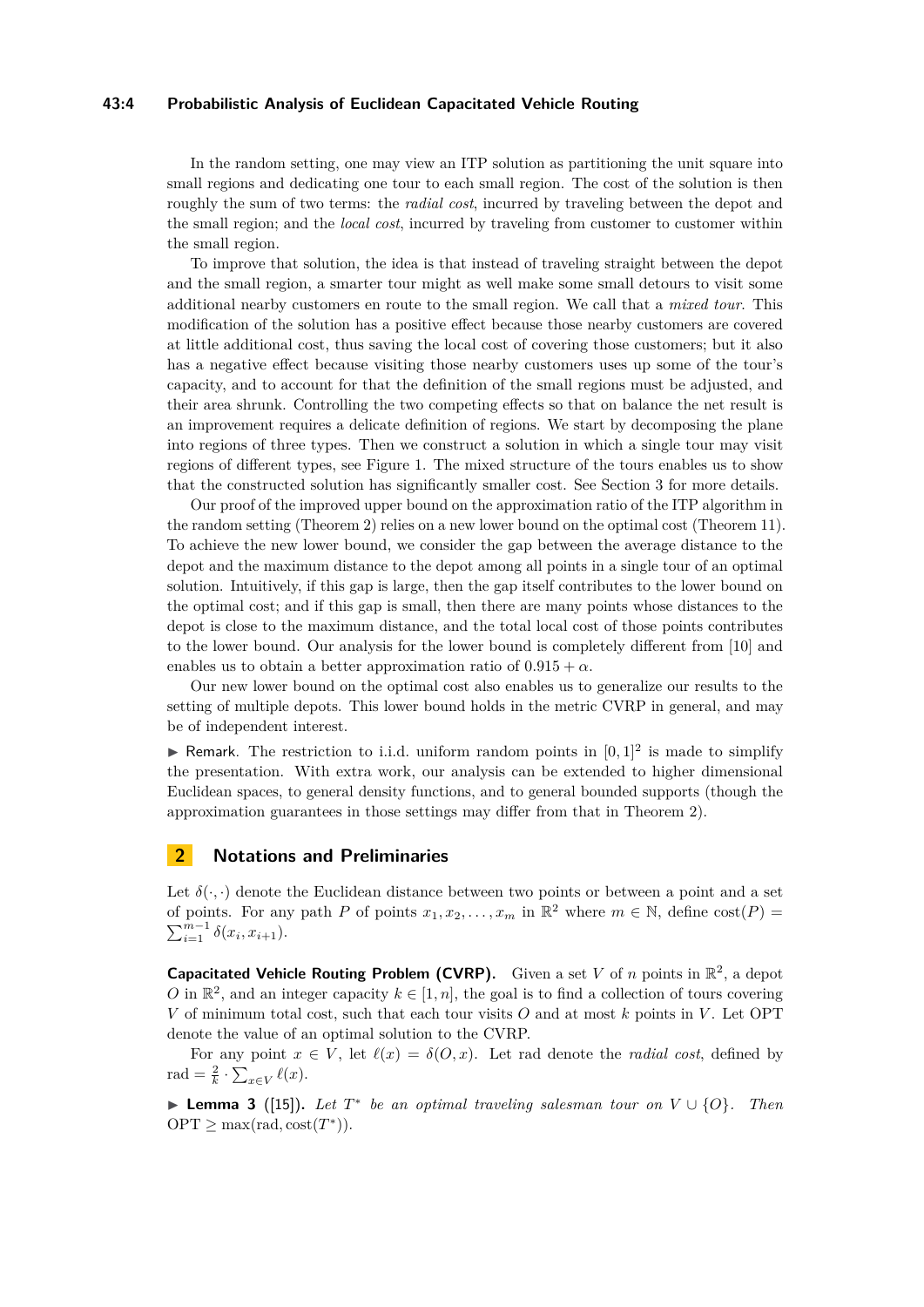### **C.** Mathieu and H. Zhou **43:5 C.** Mathieu and H. Zhou

**Iterated Tour Partitioning (ITP).** We review the *iterated tour partitioning (ITP)* algorithm defined by Altinkemer and Gavish [\[2\]](#page-14-2). The ITP algorithm consists of a preprocessing phase and a main phase. In the preprocessing phase, it runs an approximation algorithm for the traveling salesman problem on  $V \cup \{O\}$ . Let  $\alpha$  denote the approximation ratio of this algorithm. Let  $T = (O, x_1, x_2, \ldots, x_n, O)$  denote the resulting traveling salesman tour. In the main phase, the ITP algorithm selects the best of the *k* solutions constructed as follows. For each  $i \in [1, k]$ , let  $n_i = [(n - i)/k] + 1$  and define a solution  $S_i$  to the CVRP to be the union of the  $n_i$  tours  $(O, x_1, \ldots, x_i, O), (O, x_{i+1}, \ldots, x_{i+k}, O), (O, x_{i+k+1}, \ldots, x_{i+2k}, O), \ldots$  $(O, x_{i+(n_i-2)k+1}, \ldots, x_n, O)$ . In other words, the solution  $S_i$  partitions the traveling salesman tour *T* into segments with *k* points each, except possibly the first and the last segments. The output of the ITP algorithm is a solution among  $S_1, \ldots, S_k$  that achieves the minimum cost. It is easy to see that the main phase of the ITP algorithm can be carried out in  $O(nk)$  time.<sup>[3](#page-4-2)</sup>

Let ITP $(T)$  denote the cost of the output solution. The following classic bound on ITP $(T)$ was due to Altinkemer and Gavish [\[2\]](#page-14-2) and, together with Lemma [3,](#page-3-0) immediately implies that the ITP algorithm is a  $(1 + \alpha)$ -approximation, where  $\alpha$  is the approximation ratio of the traveling salesman tour *T*.

<span id="page-4-1"></span>▶ **Lemma 4** ([\[2\]](#page-14-2)). Let *T* be any traveling salesman tour on  $V \cup \{O\}$ . Then

$$
\text{OPT} \le \text{ITP}(T) \le \text{rad} + \left(1 - \frac{1}{k}\right) \cdot \text{cost}(T).
$$

**Probabilistic Analysis of the Traveling Salesman Problem.** Beardwood, Halton, and Hammersley [\[7\]](#page-15-16) analyzed the value of an optimal solution to the traveling salesman problem in the random setting.

<span id="page-4-3"></span> $\blacktriangleright$  **Lemma 5** ([\[7,](#page-15-16) [24\]](#page-15-17)). Let V be a set of *n i.i.d.* uniform random points with bounded support *in* R 2 *. Let M denote the measure of the support. Let T* <sup>∗</sup> *denote an optimal traveling salesman tour on V*. Then there exists a universal constant  $\beta$  such that, for any  $\epsilon > 0$ , we have

$$
\lim_{n \to \infty} \frac{\text{cost}(T^*)}{\sqrt{M \cdot n}} = \beta, \quad \text{with probability } 1.
$$

*In addition,*  $\beta_0 < \beta < \beta_1$ *, where*  $\beta_0 = 0.62866$  *and*  $\beta_1 = 0.92117$ *.* 

 $\triangleright$  Remark. Up to scaling, Lemma [5](#page-4-3) holds for any support that is a rectangle with constant aspect ratio.

# <span id="page-4-0"></span>**3 Lower Bound on the Approximation Ratio**

In this section, we prove Theorem [1](#page-1-1) by providing a lower bound on the approximation ratio  $ITP(T)/OPT$  of the ITP algorithm, where *T* is a traveling salesman tour. Let the depot  $O = \left(\frac{1}{2}, -1000\right)$ . Lemmas [6](#page-4-4) and [7](#page-4-5) are the key ingredients in the proof of Theorem [1.](#page-1-1)

<span id="page-4-4"></span>**► Lemma 6.** Let  $\beta$  be defined as in Lemma [5.](#page-4-3) Then there exists a constant  $c_1 \in (0, \beta)$  such *that for any*  $\epsilon_1 > 0$ ,  $\text{OPT} < (1 + \epsilon_1)(\text{rad} + \beta \sqrt{n}) - c_1 \sqrt{n}$ , *a.a.s.* 

<span id="page-4-5"></span> $\blacktriangleright$  **Lemma 7.** *Let*  $\beta$  *be defined as in Lemma [5.](#page-4-3) Then for any*  $\alpha > 1$ *, there exists an*  $\alpha$ *approximate traveling salesman tour T on*  $V \cup \{O\}$ *, such that for any*  $\epsilon_1 > 0$ ,  $ITP(T) > (1-\epsilon)$  $(1 - \epsilon_1)(\text{rad} + \beta\sqrt{n}), \ a.a.s.$ 

<span id="page-4-2"></span><sup>&</sup>lt;sup>3</sup> The running time of the main phase can even be improved to  $O(n)$ .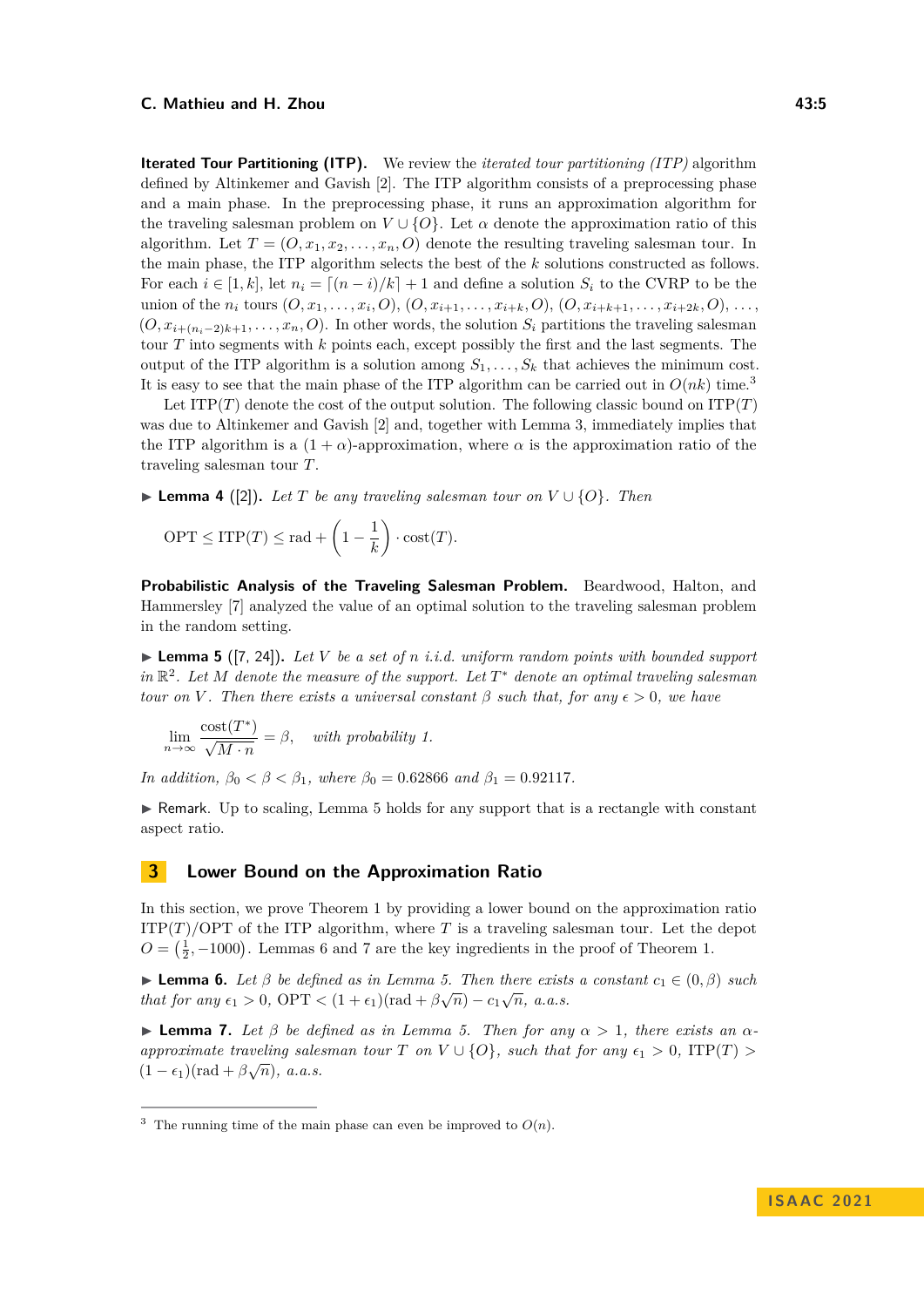### **43:6 Probabilistic Analysis of Euclidean Capacitated Vehicle Routing**

Lemma [6](#page-4-4) contains main novelties in this section. The proof of Lemma [7](#page-4-5) is in the full version of the paper. First, we show how Lemmas [6](#page-4-4) and [7](#page-4-5) imply Theorem [1.](#page-1-1)

**Proof of Theorem [1](#page-1-1) using Lemmas [6](#page-4-4) and [7.](#page-4-5)** Let  $\epsilon_1 > 0$  be a constant to be set later. From Lemma [6,](#page-4-4) there exists an absolute constant  $c_1 \in (0, \beta)$ , such that OPT  $\lt (1 + \epsilon_1)(\text{rad} + \beta_1)$  $\beta\sqrt{n}$ ) −  $c_1\sqrt{n}$ , a.a.s. From Lemma [7,](#page-4-5) for any  $\alpha > 1$ , there exists an  $\alpha$ -approximate traveling salesman tour *T* on  $V \cup \{O\}$ , such that  $ITP(T) > (1 - \epsilon_1)(\text{rad} + \beta\sqrt{n})$ , a.a.s. Hence

$$
\frac{\text{ITP}(T)}{\text{OPT}} > \frac{(1 - \epsilon_1)(\text{rad} + \beta\sqrt{n})}{(1 + \epsilon_1)(\text{rad} + \beta\sqrt{n}) - c_1\sqrt{n}}, \quad \text{a.a.s.}
$$

To analyze rad, let *L* be the expectation of  $\ell(x)$  for  $x \in [0,1]^2$  with uniform distribution. Since the depot O is at a constant distance from  $[0,1]^2$ , L is a constant. By the law of large numbers,

$$
\left|\frac{1}{n}\sum_{x\in V}\ell(x) - L\right| < \epsilon_1, \quad \text{a.a.s.}
$$

Recall that rad  $=\frac{2}{\sqrt{n}}\sum_{x\in V}\ell(x)$ . Hence  $(L-\epsilon_1)\cdot 2\sqrt{n} <$  rad  $\lt (L+\epsilon_1)\cdot 2\sqrt{n}$ , a.a.s. Denoting the function *f* as

$$
f(\epsilon_1) = \frac{(1 - \epsilon_1)(2L - 2\epsilon_1 + \beta)}{(1 + \epsilon_1)(2L + 2\epsilon_1 + \beta) - c_1},
$$

we have

$$
\frac{\text{ITP}(T)}{\text{OPT}} > f(\epsilon_1), \quad \text{a.a.s.}
$$

Since *L*,  $\beta$  and  $c_1$  are positive constants and  $c_1 < \beta$  (Lemma [6\)](#page-4-4), we have

$$
\lim_{\epsilon_1 \to 0} f(\epsilon_1) = 1 + \frac{c_1}{2L + \beta - c_1}.
$$

Let  $c_0 = \frac{1}{2} \cdot \frac{c_1}{2L+\beta-c_1}$ , which is a positive constant. Choosing  $\epsilon_1$  small enough such that  $f(\epsilon_1) > 1 + c_0$ , we have

$$
\frac{\text{ITP}(T)}{\text{OPT}} > f(\epsilon_1) > 1 + c_0, \quad \text{a.a.s.}
$$

The claim follows.

The rest of the section is dedicated to prove Lemma [6.](#page-4-4)

Without loss of generality, we assume that  $\epsilon_1 \leq 1$ , since otherwise it suffices to prove the claim for the case of  $\epsilon_1 = 1$ . We construct a solution to the CVRP whose cost is less than  $(1 + \epsilon_1)(\text{rad} + \beta\sqrt{n}) - c_1\sqrt{n}$ , a.a.s., where the constant  $c_1 > 0$  will be chosen at the end of the proof.

# **3.1 Decomposition of the Plane**

In order to construct a solution to the CVRP, we describe a decomposition of  $[0,1]^2$  into rectangles of three types. Let  $\epsilon_2 = \frac{\epsilon_1}{10}$ . We partition<sup>[4](#page-5-0)</sup> [0, 1]<sup>2</sup> into a lower part  $[0,1] \times [0, \frac{3+\epsilon_2}{4}]$ which is a rectangle of type III, and a collection of *boxes* of the form  $[(i-1)D, iD] \times \left[\frac{3+\epsilon_2}{4}, 1\right]$ , with  $D = n^{-1/4}$  and  $1 \leq i \leq 1/D$ . For simplicity, assume that  $1/D$  is an integer. See Figure [1a.](#page-7-0)

<span id="page-5-0"></span> $4$  The decomposition is a partition except for the boundaries, that have measure 0.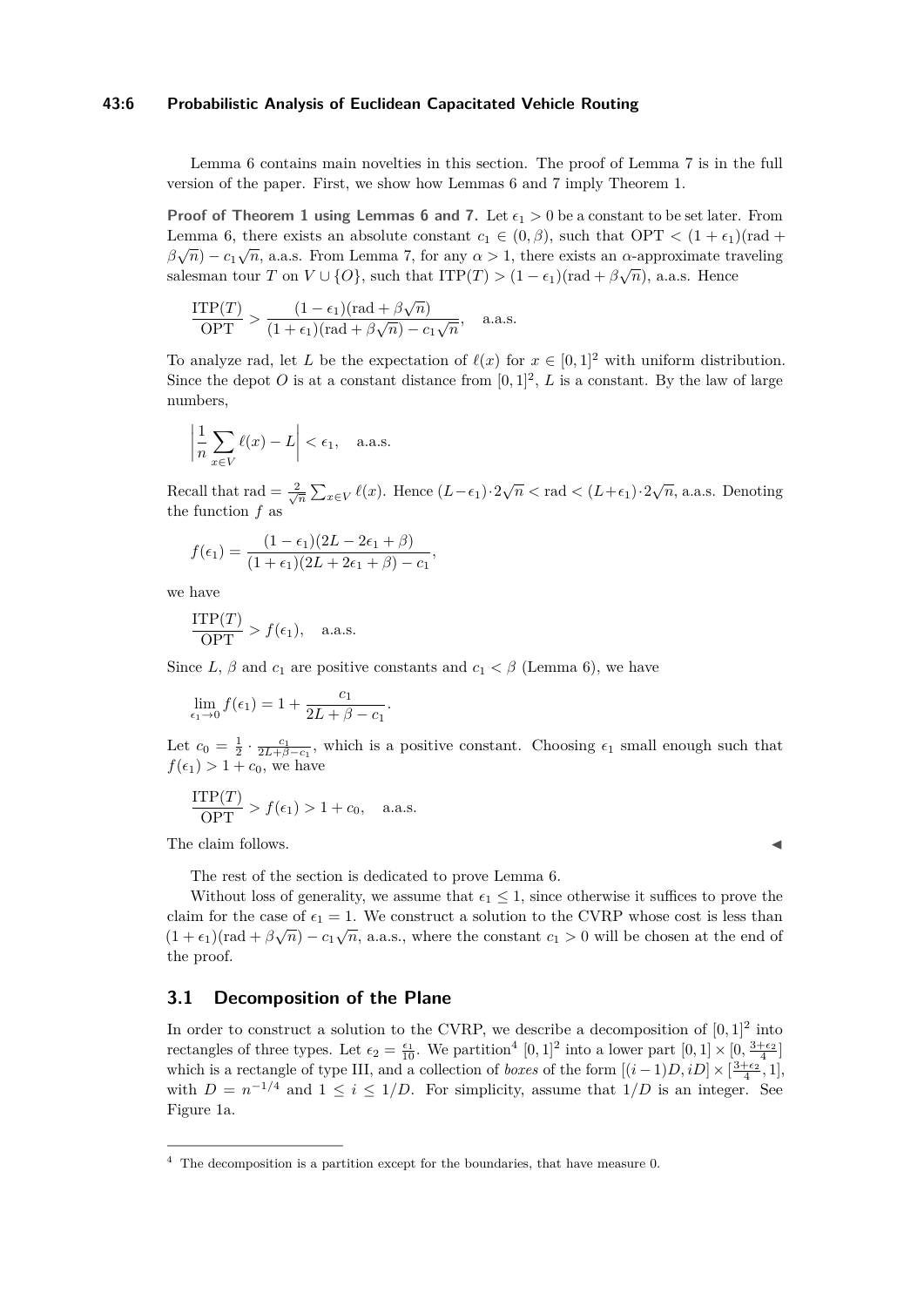Next, we decompose each box, see Figure [1b.](#page-7-0) Let  $m = \frac{5}{40-\beta} \cdot n^{1/4}$ . For simplicity, assume that *m* is an integer. The upper half of a box is partitioned into *m type I rectangles* of the form  $[(i-1)D, iD] \times [1-(j-1)H, 1-jH]$ , where  $H = \frac{1-\epsilon_2}{8 \cdot m}$  and  $1 \le j \le m$ . The lower left part of a box is partitioned into 2*m* slices such that each slice is a *type II rectangles* of the form  $[(i-1)D+(j-1)W, (i-1)D+jW] \times \left[\frac{3+\epsilon_2}{4}, \frac{7+\epsilon_2}{8}\right]$ , with  $W = \frac{\beta}{10} \cdot n^{-1/2}$  and  $1 \leq j \leq 2m$ . The rest of the box is a single *type III rectangle*.

For any rectangle  $R$  in the resulting decomposition, let  $n<sub>R</sub>$  denote the number of points of *V* that are in the rectangle *R*, and let *M<sup>R</sup>* denote the measure of the rectangle *R*. The following fact relates  $n_R$  with  $M_R$ .

<span id="page-6-0"></span>▶ **Fact 8.** *A.a.s. the following event*  $\mathcal{E}$  *occurs:*  $(1 - \epsilon_2) \cdot M_R \cdot n < n_R < (1 + \epsilon_2) \cdot M_R \cdot n$  *for all rectangles R in the resulting decomposition.*

**Proof.** Let *R* be any rectangle in the resulting decomposition. Observe that  $M_R = \Omega(1/\sqrt{n})$ . The expectation of  $n_R$  is  $M_R \cdot n = \Omega(\sqrt{n})$ . By Chernoff bound,

$$
\mathbb{P}\Big[n_R \le (1 - \epsilon_2)M_R \cdot n\Big] \le e^{-\Omega(\sqrt{n})} \quad \text{and} \quad \mathbb{P}\Big[n_R \ge (1 + \epsilon_2)M_R \cdot n\Big] \le e^{-\Omega(\sqrt{n})}.
$$

Since there are  $\Theta(\sqrt{n})$  rectangles in the decomposition, the event  $\mathcal E$  occurs with probability at least  $1 - \Theta(\sqrt{n}) \cdot e^{-\Omega(\sqrt{n})} = 1 - o(1)$ .

From now on, we condition on the occurrence of  $\mathcal E$  in Fact [8.](#page-6-0)

# <span id="page-6-1"></span>**3.2 Construction of a Solution**

To construct a relative cheap solution, the main observation is that it is profitable for a tour to visit points in rectangles of both types I and II. In each box, there are *m* rectangles of type I and 2*m* rectangles of type II. We form *m* groups with those, such that each group contains one rectangle of type I and two rectangles of type II. For each group, we cover the points in the group by a particular tour on these points in addition to the depot *O*, in a way to be described shortly. For all points in the rectangles of type III, we construct an optimal solution to the CVRP on those points with depot *O* and with capacity  $\sqrt{n}$ .

A *mixed tour* is a tour covering points in rectangles of types I and II. Consider a box B and a group in  $\beta$  consisting of a rectangle  $\beta$  of type I and two rectangles  $B_1$  and  $B_2$  of type II. We construct a specific mixed tour  $T_{\text{mix}}$  defined as follows.

Let  $P_1$  denote the bottom left corner of the rectangle  $A$ . Let  $T_0$  denote an optimal traveling salesman tour on the points in  $A \cup \{P_1\}$ . For each  $i \in \{1,2\}$ , we define an *O*-to- $P_1$ path  $T_i$  visiting the points in  $B_i$  as follows. Let  $S_i$  and  $Q_i$  denote the top left and bottom left corners of the rectangle  $B_i$ . Let  $T_i$  denote the concatenation of the segment  $OQ_i$ , a  $Q_i$ -to- $S_i$  path visiting the points in  $B_i$  in non-decreasing order on the *y*-coordinate (breaking ties arbitrarily), and the segment  $S_i P_1$ . Finally, the tour  $T_{\text{mix}}$  is defined as the concatenation of  $T_0$ ,  $T_1$ , and  $T_2$ . See Figure [1c.](#page-7-0) This completes our construction.

Since the measure of *A* is  $D \cdot H$  and the measure of  $B_i$  (for each  $i \in \{1,2\}$ ) is  $\frac{1-\epsilon_2}{8} \cdot W$ , Event  $\mathcal E$  implies that the total number of points in  $A \cup B_1 \cup B_2$  is at most

$$
(1+\epsilon_2)\left(D \cdot H + 2 \cdot \frac{1-\epsilon_2}{8} \cdot W\right) \cdot n = (1+\epsilon_2)(1-\epsilon_2)n^{-1/2} \cdot n < \sqrt{n},
$$

so the constructed solution is feasible.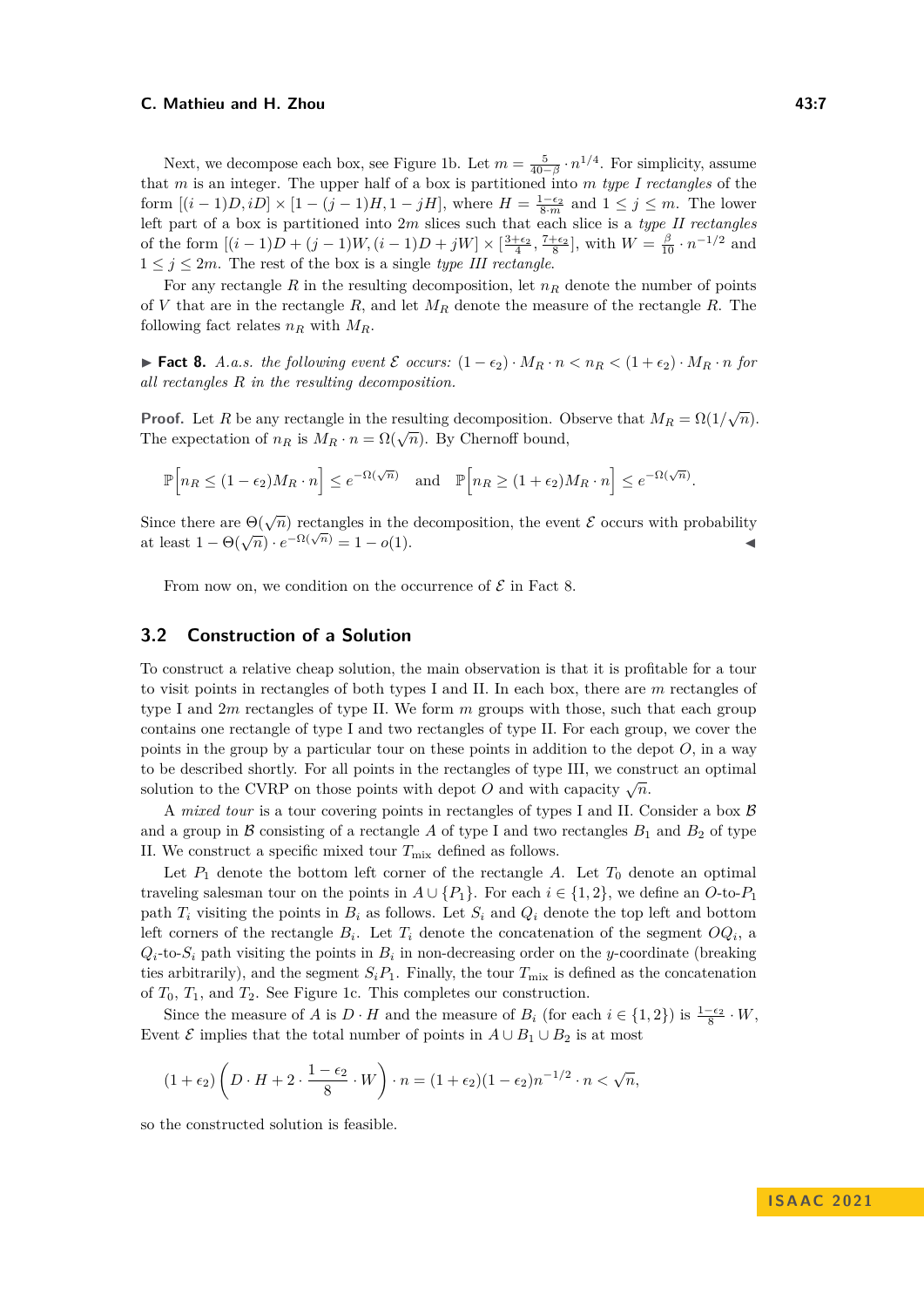<span id="page-7-0"></span>

**Figure 1** Decomposition and tour construction. Figure [1a](#page-7-0) illustrates the decomposition of  $[0, 1]^2$ . The highlighted area in Figure [1a](#page-7-0) represents a box. Figure [1b](#page-7-0) illustrates the decomposition of a box into rectangles of types I, II, and III. Figure [1c](#page-7-0) describes a tour covering points in one rectangle *A* of type I and in two rectangles  $B_i$ , for  $i \in \{1, 2\}$ , of type II.

# **3.3 Cost of a Mixed Tour**

Consider any mixed tour  $T_{\text{mix}}$ . We follow the same notations as in Section [3.2.](#page-6-1) From the construction,

<span id="page-7-1"></span>
$$
cost(T_{mix}) = cost(T_0) + cost(T_1) + cost(T_2). \tag{1}
$$

Let  $T_A^*$  denote an optimal traveling salesman tour on the points in *A*. The cost of  $T_0$  is at most  $\text{cost}(T_A^*)$  plus the cost of the detour to include the point  $P_1$ . The cost of the detour is less than  $2(D+H)$ , so

$$
cost(T_0) < cost(T_A^*) + 2(D + H). \tag{2}
$$

Let  $n_1$  and  $n_2$  denote the number of points of *V* that are in  $B_1$  and  $B_2$ , respectively. The costs of  $T_1$  and  $T_2$  are bounded by the following fact, whose proof is in the full version of the paper.

▶ **Fact 9.** *For*  $i \in \{1, 2\}$ *, we have* 

<span id="page-7-2"></span>
$$
cost(Ti) < \delta(O, P1) + \frac{1}{4000} + niW + (W + 2D).
$$
\n(3)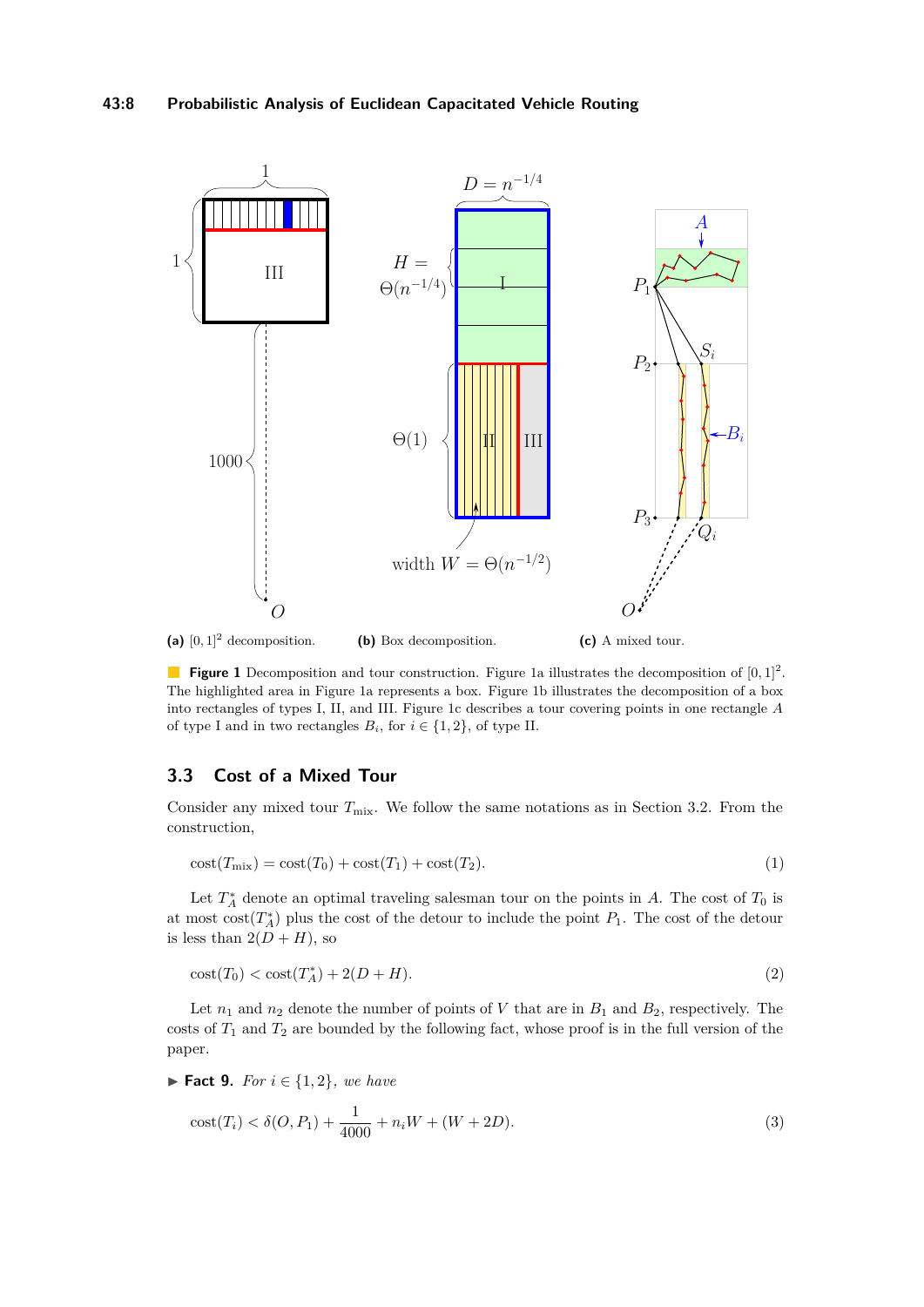### **C.** Mathieu and H. Zhou **43:9 12:43:9 12:43:9 12:43:9**

From Equations  $(1)$ – $(3)$ , and using the definition of *W*, we have

<span id="page-8-0"></span>
$$
\cot(T_{\text{mix}}) < \cot(T_A^*) + 2\delta(O, P_1) + \frac{1}{2000} + \frac{\beta}{10} \cdot \frac{n_1 + n_2}{\sqrt{n}} + (2W + 6D + 2H). \tag{4}
$$

It remains to bound  $\delta(O, P_1)$ . Observe that by the definition of  $\ell(\cdot)$  and the triangle inequality, and since the height of a box  $\mathcal{B}$  is less than  $\frac{1}{4}$ ,

$$
\delta(O, P_1) < \begin{cases} \ell(x) + D + H & \text{for any } x \in A, \\ \ell(x) + \frac{1}{4} + D + H & \text{for any } x \in B_1 \cup B_2. \end{cases}
$$

Let  $V_{\text{mix}}$  denote the set of the points of *V* in  $A \cup B_1 \cup B_2$ . By averaging we have

$$
\delta(O, P_1) < \frac{1}{|V_{\text{mix}}|} \left( \sum_{x \in V_{\text{mix}}} \ell(x) \right) + \frac{1}{|V_{\text{mix}}|} \frac{n_1 + n_2}{4} + (D + H).
$$

Since the measure of  $A \cup B_1 \cup B_2$  is  $(1-\epsilon_2)n^{-1/2}$ , Event  $\mathcal E$  implies that  $|V_{\text{mix}}| > (1-\epsilon_2)^2 \cdot \sqrt{n}$ , which is at least  $\frac{\sqrt{n}}{1+\epsilon}$  $\frac{\sqrt{n}}{1+\epsilon_1}$  since  $\epsilon_2 = \frac{\epsilon_1}{10}$ . Hence

<span id="page-8-1"></span>
$$
\delta(O, P_1) < \frac{1 + \epsilon_1}{\sqrt{n}} \left[ \left( \sum_{x \in V_{\text{mix}}} \ell(x) \right) + \frac{n_1 + n_2}{4} \right] + (D + H). \tag{5}
$$

Since  $n_1 + n_2 = \Theta(\sqrt{n})$ , we have  $(2W + 6D + 2H) + 2(D + H) < \frac{\epsilon_1}{\sqrt{n}} \cdot \frac{\beta}{10} \cdot (n_1 + n_2)$  when *n* is large enough. From Equations [\(4\)](#page-8-0) and [\(5\)](#page-8-1), we conclude that

<span id="page-8-2"></span>
$$
cost(T_{\text{mix}}) < cost(T_A^*) + \frac{1 + \epsilon_1}{\sqrt{n}} \left[ 2 \left( \sum_{x \in V_{\text{mix}}} \ell(x) \right) + \left( \frac{\beta}{10} + \frac{1}{2} \right) (n_1 + n_2) \right] + \frac{1}{2000}. \tag{6}
$$

# **3.4 Cost of the Solution**

### <span id="page-8-5"></span>**3.4.1 Solution in the Rectangles of Types I and II**

Let  $V_I$  and  $V_{II}$  denote the subsets of the points of  $V$  that are in the rectangles of type I and type II, respectively. Let *K* denote the number of mixed tours. We have  $K = n^{1/4} \cdot m = \frac{5}{40-\beta} \cdot \sqrt{n}$ . Applying Equation [\(6\)](#page-8-2) on each mixed tour and summing, we have

<span id="page-8-4"></span>
$$
\text{cost}(\mathcal{S}_{\text{mix}}) \le Y + \frac{1+\epsilon_1}{\sqrt{n}} \left[ 2\left(\sum_{x \in V_1 \cup V_{\text{II}}} \ell(x)\right) + \left(\frac{\beta}{10} + \frac{1}{2}\right) |V_{\text{II}}| \right] + \frac{\sqrt{n}}{400 \cdot (40-\beta)},\tag{7}
$$

where  $Y$  denotes the overall cost of  $T_A^*$  over all rectangles  $A$  of type I.

To analyze *Y*, we consider any rectangle *A* of type I. The measure of *A* is  $M_A = D \cdot H =$  $(1 - \epsilon_2) \left(1 - \frac{\beta}{40}\right) \frac{1}{\sqrt{n}}$ . The event  $\mathcal{E}$  implies that

<span id="page-8-3"></span>
$$
(1 - \epsilon_2)^2 \cdot \left(1 - \frac{\beta}{40}\right) \cdot \sqrt{n} < n_A < \left(1 - \frac{\beta}{40}\right) \cdot \sqrt{n}.\tag{8}
$$

We investigate the expectation of  $cost(T_A^*)$ . By a construction given in [\[7\]](#page-15-16), there exists a constant *C* such that the cost of an optimal traveling salesman tour through any  $n_A$  points in *A* is at most  $C\sqrt{M_A \cdot n_A}$ . Together with Lemma [5,](#page-4-3) it follows that

$$
\mathbb{E}[\text{cost}(T_A^*)] < (1 + \epsilon_2) \cdot \beta \sqrt{M_A \cdot n_A} < (1 + \epsilon_2) \cdot \beta \left(1 - \frac{\beta}{40}\right),
$$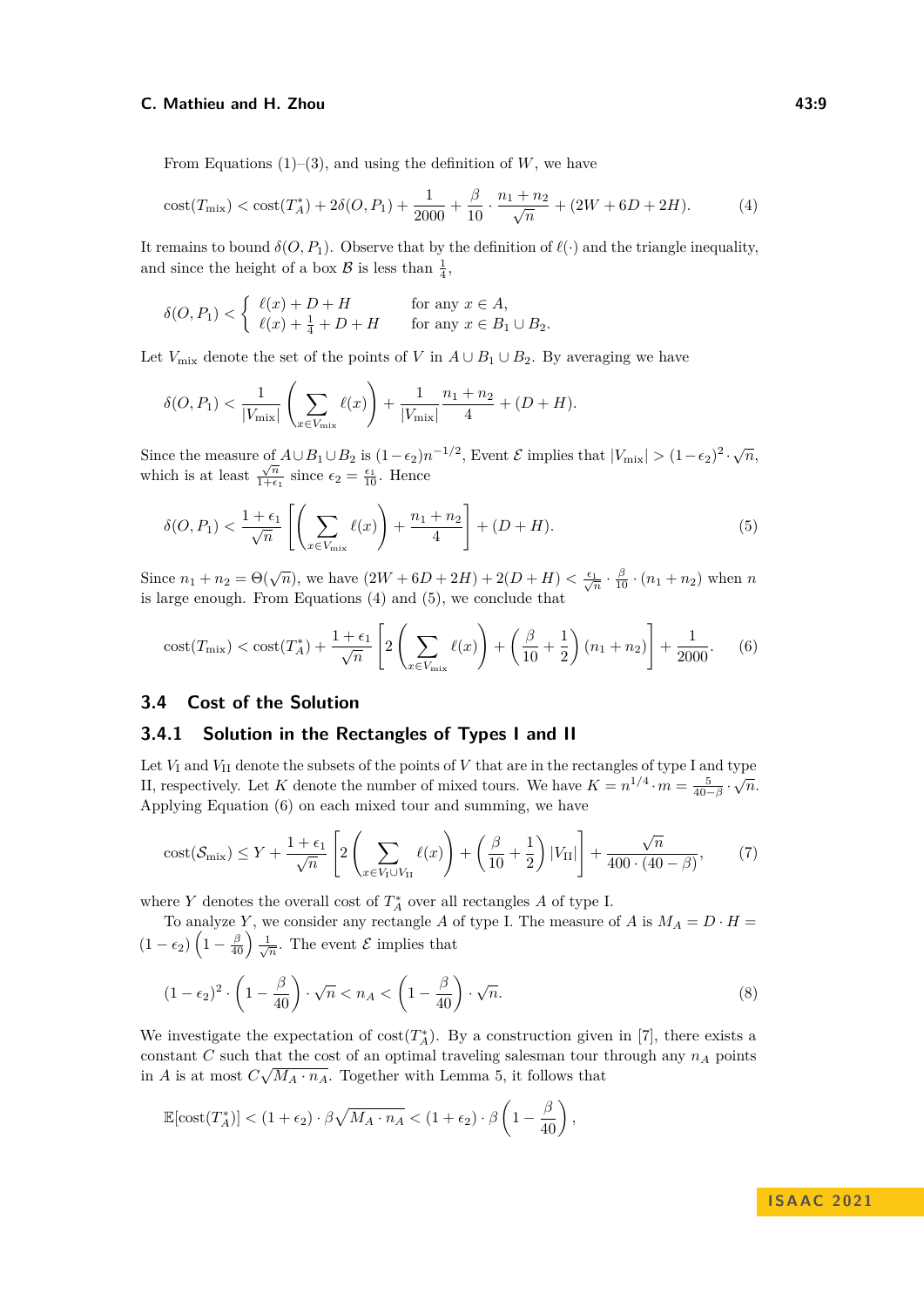### **43:10 Probabilistic Analysis of Euclidean Capacitated Vehicle Routing**

for *n* large enough (and thus  $n_A$  large enough). Since there are  $K = \Theta(\sqrt{n})$  rectangles *A* of type I, by the law of large numbers,

$$
Y = \sum_{A} \text{cost}(T_A^*) < (1 + \epsilon_2) \cdot K \cdot (1 + \epsilon_2) \cdot \beta \left(1 - \frac{\beta}{40}\right), \quad \text{a.a.s.}
$$

On the other hand, summing Equation [\(8\)](#page-8-3) over all *A*, we have

$$
|V_1| = \sum_A n_A > K \cdot (1 - \epsilon_2)^2 \cdot \left(1 - \frac{\beta}{40}\right) \cdot \sqrt{n}.
$$

Therefore,

$$
Y < (1 + \epsilon_2)^2 \cdot \frac{1}{(1 - \epsilon_2)^2} \cdot \frac{\beta \cdot |V_I|}{\sqrt{n}} < (1 + \epsilon_1) \cdot \frac{\beta \cdot |V_I|}{\sqrt{n}}, \quad \text{a.a.s.},
$$

where the last inequality follows since  $\epsilon_2 = \frac{\epsilon_1}{10}$ . From Equation [\(7\)](#page-8-4), we conclude that, a.a.s.,

<span id="page-9-0"></span>
$$
\text{cost}(\mathcal{S}_{\text{mix}}) \le \frac{1+\epsilon_1}{\sqrt{n}} \left[ 2\left(\sum_{x \in V_1 \cup V_{\text{II}}} \ell(x)\right) + \beta \cdot |V_1| + \left(\frac{\beta}{10} + \frac{1}{2}\right)|V_{\text{II}}| \right] + \frac{\sqrt{n}}{400 \cdot (40-\beta)}.\tag{9}
$$

# **3.4.2 Solution in the Rectangles of Type III**

Let  $\hat{V}$  denote the subset of the points of *V* that are in the rectangles of types III. Let  $\hat{T}$ denote an optimal traveling salesman tour on  $\hat{V} \cup \{O\}$ . Let  $\hat{S}$  denote an optimal solution to the CVRP on  $\hat{V}$  with depot *O* and with capacity  $k = \sqrt{n}$ . By Lemma [4,](#page-4-1)

$$
\mathrm{cost}(\hat{\mathcal{S}}) \le \frac{2}{\sqrt{n}} \bigg( \sum_{x \in \hat{V}} \ell(x) \bigg) + \mathrm{cost}(\hat{T}).
$$

The cost of  $\hat{T}$  is at most the cost  $C_{\text{TSP}}$  of an optimal traveling salesman tour on  $\hat{V}$  plus the detour to visit *O*. Since the distance between the depot and any point in  $[0,1]^2$  is  $O(1)$ , the cost of the detour is  $O(1)$ , so  $\text{cost}(\hat{T}) \leq C_{\text{TSP}} + O(1)$ .

Next, we analyze  $C_{\text{TSP}}$ . Let *L* denote the width of a type III rectangle inside a box. Then  $L = D - W \cdot m = \Theta(n^{-1/4})$ . We observe that the length of a side of any type III rectangle is either *L* or  $\omega(L)$ . So we partition every type III rectangle into squares of side length *L*. For each square, consider an optimal traveling salesman tour on the points inside that square. Let *Z* denote the overall cost of the optimal traveling salesman tours inside all squares from all rectangles of type III. Then  $C_{\text{TSP}}$  is at most *Z* plus the total lengths of the boundaries of all squares. Using the same argument from Section [3.4.1,](#page-8-5) we have

$$
Z < \left(1 + \frac{\epsilon_1}{3}\right) \cdot \frac{\beta \cdot |\hat{V}|}{\sqrt{n}}, \quad \text{a.a.s.}
$$

Since the boundary length of each square is negligible compared with the TSP cost inside that square, we have

$$
C_{\text{TSP}} = (1 + o(1)) \cdot Z < \left(1 + \frac{\epsilon_1}{2}\right) \cdot \frac{\beta \cdot |\hat{V}|}{\sqrt{n}}, \quad \text{a.a.s.}
$$

Noting that  $|\hat{V}| = \Theta(n)$ , we have

$$
\mathrm{cost}(\hat{T}) \leq C_{\mathrm{TSP}} + O(1) < (1 + \epsilon_1) \cdot \frac{\beta \cdot |\hat{V}|}{\sqrt{n}}, \quad \text{a.a.s.}
$$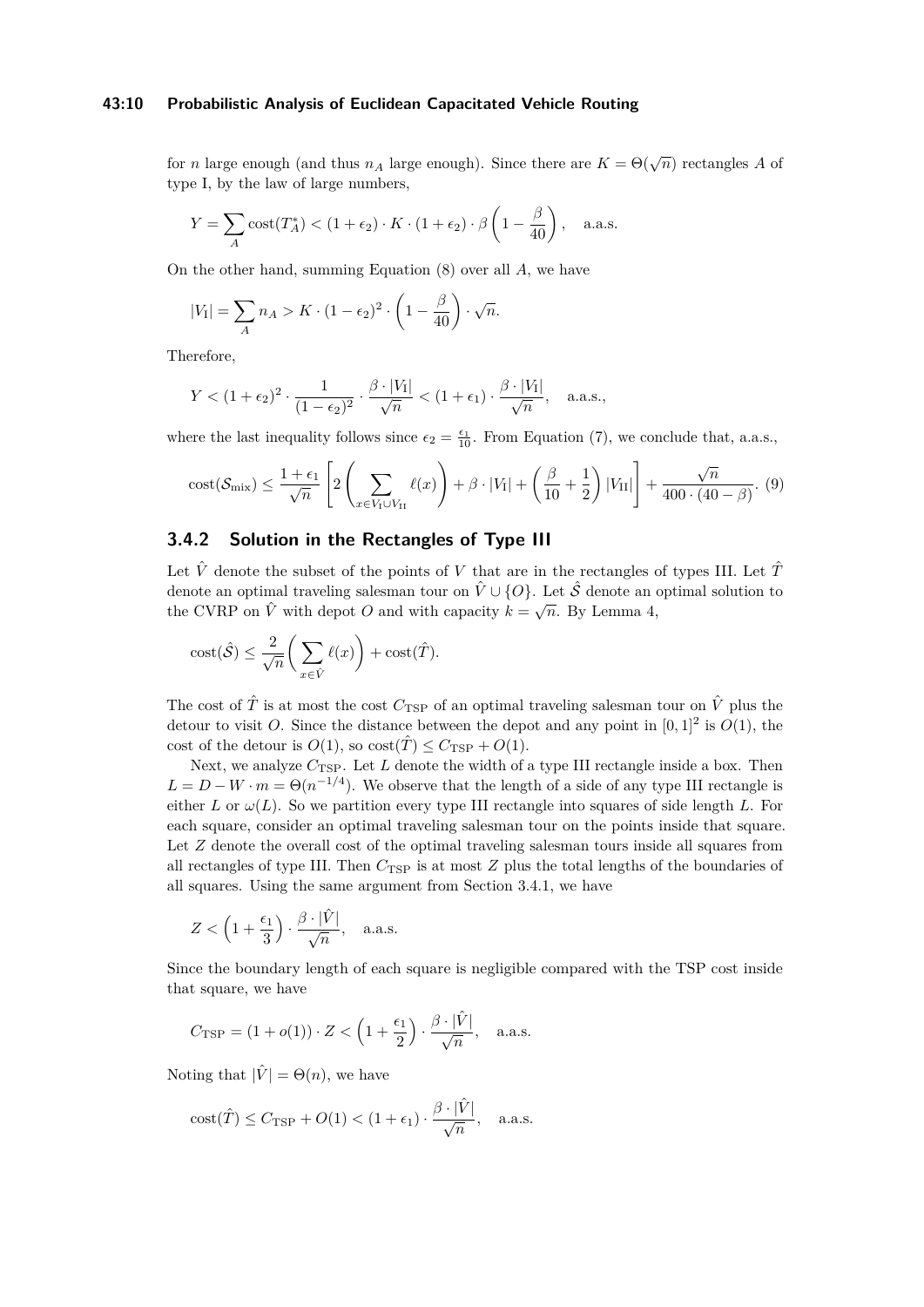Therefore,

<span id="page-10-1"></span>
$$
\text{cost}(\hat{\mathcal{S}}) \le \frac{2}{\sqrt{n}} \left( \sum_{x \in \hat{V}} \ell(x) \right) + \frac{1 + \epsilon_1}{\sqrt{n}} \cdot \beta \cdot |\hat{V}|, \quad \text{a.a.s.} \tag{10}
$$

# **3.4.3 The Global Solution**

Let  $S = S_{\text{mix}} \cup \hat{S}$  denote the global solution. From Equations [\(9\)](#page-9-0) and [\(10\)](#page-10-1), and using  $\frac{2}{\sqrt{n}} \cdot \sum_{x \in V} \ell(x) = \text{rad}$  and  $V_1 \cup V_{II} \cup \hat{V} = V$ , we have

<span id="page-10-2"></span>
$$
\text{cost}(\mathcal{S}) \le (1 + \epsilon_1) \left[ \text{rad} + \beta \cdot \frac{|V|}{\sqrt{n}} - \left( \beta - \frac{\beta}{10} - \frac{1}{2} \right) \frac{|V_{\text{II}}|}{\sqrt{n}} \right] + \frac{\sqrt{n}}{400 \cdot (40 - \beta)}, \quad \text{a.a.s.} \quad (11)
$$

Observe that the rectangles of type II have an overall measure of  $(1 - \epsilon_2) \cdot \frac{\beta}{8 \cdot (40 - \beta)}$ . Event E implies that  $|V_{II}| > (1 - \epsilon_2)^2 \cdot \frac{\beta \cdot n}{8 \cdot (40 - \beta)} > \frac{1}{1 + \epsilon_1} \cdot \frac{\beta \cdot n}{8 \cdot (40 - \beta)}$  since  $\epsilon_2 = \frac{\epsilon_1}{10}$ . By Lemma [5,](#page-4-3)  $\beta > \beta_0 = 0.62866$ . Thus  $\frac{9\beta}{10} - \frac{1}{2} > 0$ . From Equation [\(11\)](#page-10-2), we have, a.a.s, √

$$
(1 + \epsilon_1)(\text{rad} + \beta\sqrt{n}) - \text{cost}(\mathcal{S}) \ge (1 + \epsilon_1) \cdot \left(\frac{9\beta}{10} - \frac{1}{2}\right) \cdot \frac{|V_{\text{II}}|}{\sqrt{n}} - \frac{\sqrt{n}}{400 \cdot (40 - \beta)}
$$

$$
> \left(\frac{9\beta}{10} - \frac{1}{2}\right) \cdot \frac{\beta\sqrt{n}}{8 \cdot (40 - \beta)} - \frac{\sqrt{n}}{400 \cdot (40 - \beta)}
$$

$$
= \frac{\sqrt{n}}{8 \cdot (40 - \beta)} \cdot \left(\left(\frac{9\beta}{10} - \frac{1}{2}\right) \cdot \beta - \frac{1}{50}\right)
$$

$$
> \frac{\sqrt{n}}{8 \cdot (40 - \beta_0)} \cdot \left(\left(\frac{9\beta_0}{10} - \frac{1}{2}\right) \cdot \beta_0 - \frac{1}{50}\right).
$$

Let  $c_1$  denote the leading constant in the above bound, i.e.,

$$
c_1 = \frac{1}{8 \cdot (40 - \beta_0)} \cdot \left( \left( \frac{9\beta_0}{10} - \frac{1}{2} \right) \cdot \beta_0 - \frac{1}{50} \right).
$$

The value of  $c_1$  is roughly 0.000068. We conclude that

$$
cost(\mathcal{S}) < (1 + \epsilon_1)(rad + \beta\sqrt{n}) - c_1\sqrt{n}, \quad \text{a.a.s.}
$$

We complete the proof of Lemma [6.](#page-4-4)

# <span id="page-10-0"></span>**4 Upper Bound on the Approximation Ratio**

In this section, we prove Theorem [2](#page-1-3) by providing an upper bound on the approximation ratio ITP $(T)/OPT$  of the ITP algorithm, where *T* is a traveling salesman tour.

Let  $\lambda$  and  $\epsilon$  be positive constants such that  $\lambda + \epsilon < 1$ . We analyze the performance of the ITP algorithm with respect to  $\lambda$  and  $\epsilon$ . The values of  $\lambda$  and  $\epsilon$  will be set in the end of the proof.

### **4.1 Structural analysis**

<span id="page-10-3"></span> $\blacktriangleright$  **Lemma 10.** Let  $T = (O, y_1, y_2, \ldots, y_m, O)$  be any tour starting and ending at O. Let  $L =$  $\frac{1}{m}\left(\sum_{j=1}^{m}\ell(y_j)\right)$ . Let  $\Delta = \max_{1 \leq j \leq m}\{\ell(y_j)\} - L$ . Then there exists a set  $W \subseteq \{y_1, \ldots, y_m\}$ *which is of cardinality greater than*  $(\lambda + \epsilon) \cdot m - 1$  *such that* 

$$
cost(T) \ge 2\left(L - \frac{\lambda + \epsilon}{1 - \lambda - \epsilon} \cdot \Delta\right) + \sum_{x \in W} \delta(x, W \setminus \{x\}).
$$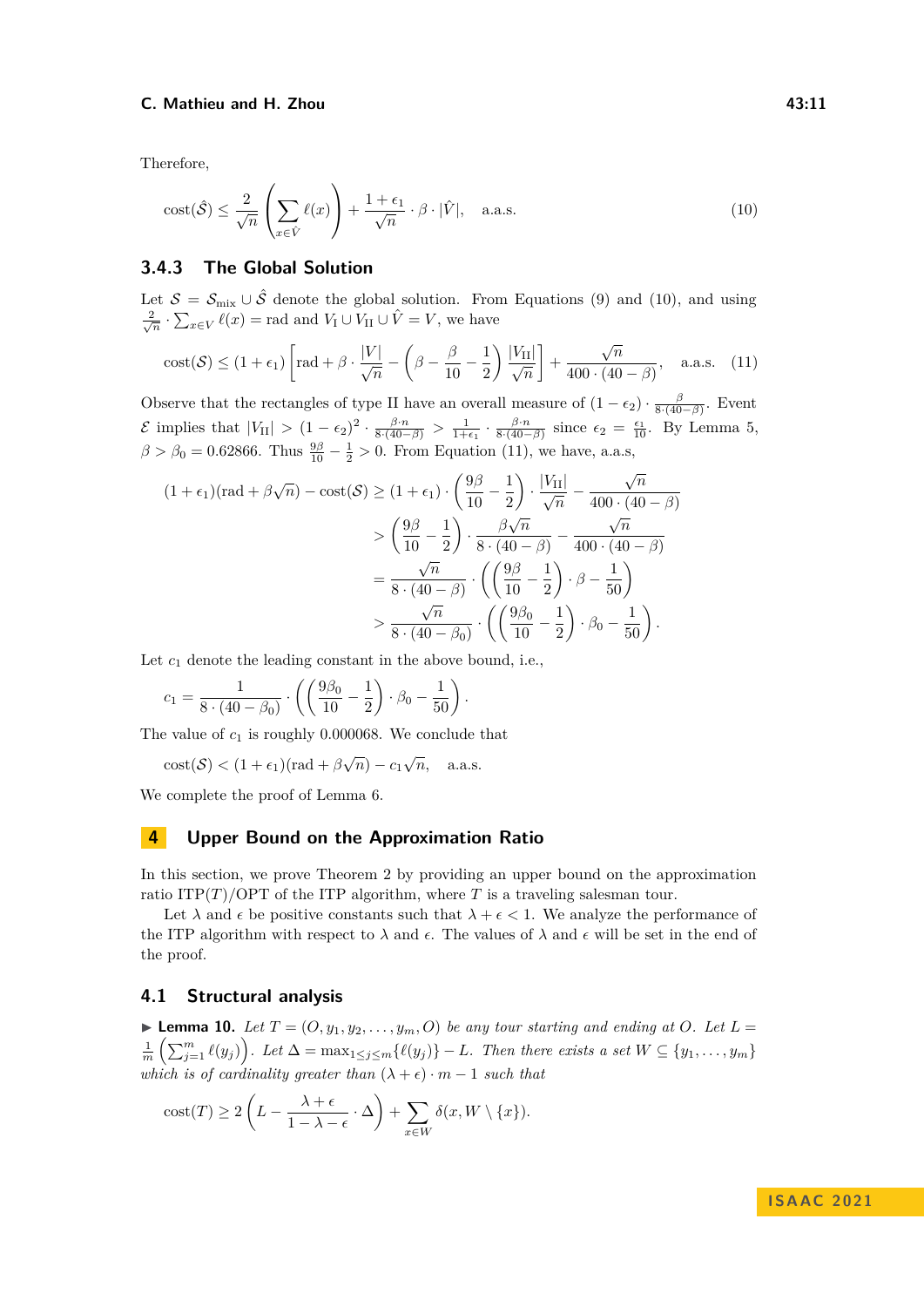### **43:12 Probabilistic Analysis of Euclidean Capacitated Vehicle Routing**

**Proof.** Let *W* denote the set of points *x* such that  $\ell(x) \geq L - \frac{\lambda + \epsilon}{1 - \lambda - \epsilon} \cdot \Delta$ , other than the last one in the order of traversal by *T* starting from *O*. Tour *T* must first travel through a path to a first point of *W*, paying at least  $L - \frac{\lambda + \epsilon}{1 - \lambda - \epsilon} \cdot \Delta$ , then proceed from each point *x* of *W* through a path to another point of *W*, paying at least  $\delta(x, W \setminus \{x\})$ , and finally, go to one more point such that  $\ell(x) \geq L - \frac{\lambda + \epsilon}{1 - \lambda - \epsilon} \cdot \Delta$ , and travel from there through a path back to the depot, paying at least  $L - \frac{\lambda + \epsilon}{1 - \lambda - \epsilon} \cdot \Delta$ . Hence the cost of *T* is at least as stated in Lemma [10.](#page-10-3)

Next, we bound the size of  $\tilde{W}$ . When  $\Delta = 0$ , we have  $\ell(y_j) = L$  for all  $j \in [1, m]$ . Hence  $|W| = m - 1$ , which is greater than  $(\lambda + \epsilon) \cdot m - 1$ , since  $\lambda + \epsilon < 1$ . The claim follows.

It remains to analyze the case when  $\Delta > 0$ . Every point of *T* is at distance at most  $L + \Delta$ from the depot. Letting *m*′ denote the number of points whose distance from the depot is at least  $L - \frac{\lambda + \epsilon}{1 - \lambda - \epsilon} \cdot \Delta$ , we have

$$
mL = \sum_{j=1}^{m} \ell(y_j) < m'(L+\Delta) + (m-m')\left(L - \frac{\lambda + \epsilon}{1 - \lambda - \epsilon} \cdot \Delta\right).
$$

Since  $1 - \lambda - \epsilon > 0$ , this implies  $m' - (\lambda + \epsilon) \cdot m > 0$ , hence  $|W| = m' - 1 > (\lambda + \epsilon) \cdot m - 1$ .

The following result is a strengthening of the lower bound  $OPT \geq rad$  from Lemma [3,](#page-3-0) and will lead to our improved analysis of the ITP algorithm.

<span id="page-11-0"></span>**► Theorem 11.** Let  $\lambda$  and  $\epsilon$  be positive constants such that  $\lambda + \epsilon < 1$ . Let V be a set of n *points in any distance metric. Let*  $k = \omega(1)$ *. There exists a set*  $U \subseteq V$  *which is of cardinality*  $\int$ *greater than*  $\left(\lambda + \frac{\epsilon}{2}\right) \cdot n$  *for n large enough, and such that* 

$$
\text{OPT} \geq \text{rad} + (1 - \lambda - \epsilon) \left( \sum_{x \in U} \delta(x, U \setminus \{x\}) \right).
$$

**Proof.** Let  $T_1, \ldots, T_q$  be the tours in an optimal solution to the CVRP. Let  $m_i$  be the number of points in  $V$  that are visited by the tour  $T_i$ . Up to combining tours that visit few points, we may assume that  $m_i > \frac{k}{2}$  for all but at most one tour, so  $q \leq \frac{2n}{k} + 1 = o(n)$ .

For each tour  $T_i$ , define the corresponding  $L_i$ ,  $\Delta_i$ , and  $W_i$  with respect to the tour  $T_i$ using the notations of Lemma [10.](#page-10-3) By summation, letting  $U = \bigcup_i W_i$ , Lemma [10](#page-10-3) then implies (using  $q = o(n)$ , *n* large enough, and  $\delta(x, W_i \setminus \{x\}) \geq \delta(x, U \setminus \{x\})$ )

$$
|U| = \sum_{i \le q} |W_i| > \left( (\lambda + \epsilon) \sum_i m_i \right) - q = (\lambda + \epsilon) \cdot n - q > \left( \lambda + \frac{\epsilon}{2} \right) \cdot n
$$

<span id="page-11-1"></span>and

$$
\sum_{i} \text{cost}(T_i) \ge \left(\sum_{i} 2\left(L_i - \frac{\lambda + \epsilon}{1 - \lambda - \epsilon} \cdot \Delta_i\right)\right) + \left(\sum_{x \in U} \delta(x, U \setminus \{x\})\right). \tag{12}
$$

<span id="page-11-2"></span>On the other hand, we trivially have

$$
\sum_{i} \text{cost}(T_i) \ge \sum_{i} 2(L_i + \Delta_i). \tag{13}
$$

A linear combination of Equation [\(12\)](#page-11-1) with coefficient  $(1 - \lambda - \epsilon)$  and of Equation [\(13\)](#page-11-2) with coefficient  $(\lambda + \epsilon)$  leads to:

$$
\text{OPT} = \sum_{i} \text{cost}(T_i) \ge \left(\sum_{i} 2L_i\right) + (1 - \lambda - \epsilon) \left(\sum_{x \in U} \delta(x, U \setminus \{x\})\right).
$$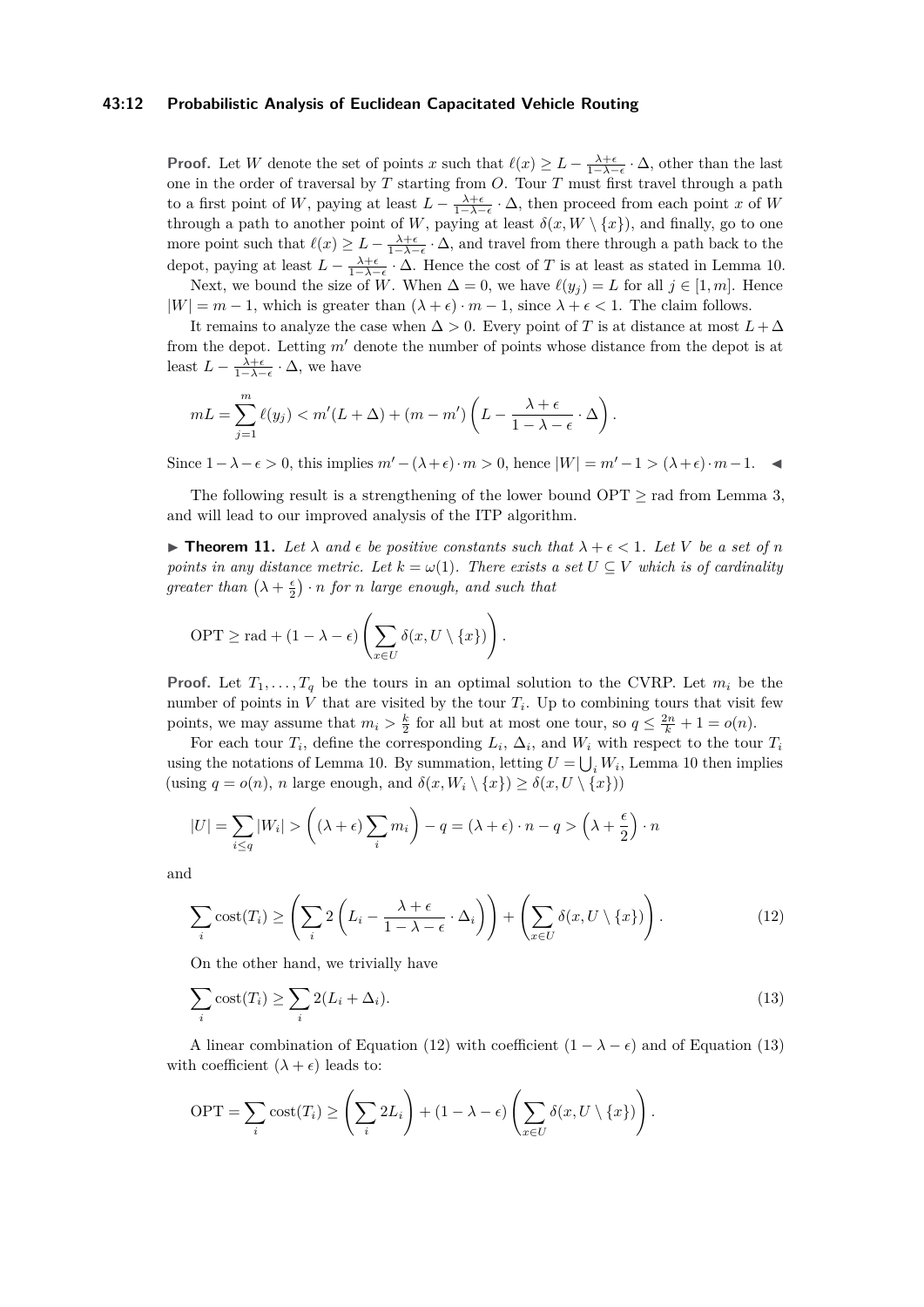Observe that

$$
\sum_{i} 2L_i = \sum_{i} \sum_{x \in T_i} \frac{2\ell(x)}{m_i} \ge \sum_{i} \sum_{x \in T_i} \frac{2\ell(x)}{k} = \sum_{x \in V} \frac{2\ell(x)}{k} = \text{rad}.
$$

The Lemma follows.

# **4.2 Probabilistic Analysis**

The following result suggests that the closest point distance follows the law of large numbers. It is a corollary of Theorem 2.4 in [\[22\]](#page-15-18).[5](#page-12-0)

<span id="page-12-1"></span>**Lemma 12** ([\[22\]](#page-15-18)). Let P be a homogeneous Poisson point process of intensity 1 on  $\mathbb{R}^2$ and  $\delta_P$  denote the distance from the origin of  $\mathbb{R}^2$  to a closest point in P by the Euclidean *norm. Let V be a set of n i.i.d. uniform random points. Then, given any bounded function*  $\phi : [0, \infty] \to [0, \infty)$ *, as*  $n \to \infty$  *we have:* 

$$
\frac{1}{n}\sum_{x\in V}\phi\left(\sqrt{n}\cdot\delta(x,V\setminus\{x\})\right)\to\mathbb{E}\big[\phi(\delta_{\mathcal{P}})\big].
$$

Lemma [12](#page-12-1) provides the rigorous setting enabling us to derive a new lower bound on the sum of the closest point distances over a subset of a set of i.i.d. uniform random points, which we now state.

<span id="page-12-2"></span> $\blacktriangleright$  **Lemma 13.** Let V be a set of *n i.i.d.* uniform random points. Let U be any subset of V such that  $|U| > (\lambda + \frac{\epsilon}{2}) \cdot n$ . Then, asymptotically almost surely,

$$
\sum_{x \in U} \delta(x, V \setminus \{x\}) > (\xi_{\lambda} - \epsilon) \cdot \sqrt{n},
$$

*where*  $\xi_{\lambda}$  *is a constant defined by* 

$$
\xi_{\lambda} := \frac{1}{2} \operatorname{erf}\left(\sqrt{\ln \frac{1}{1-\lambda}}\right) - (1-\lambda) \cdot \sqrt{\frac{1}{\pi} \cdot \ln \frac{1}{1-\lambda}}
$$

*in which* erf(·) *is the Gauss error function* erf(*z*) =  $\frac{2}{\sqrt{\pi}} \int_0^z e^{-t^2} dt$ .

**Proof.** Recall the definition of  $\delta_P$  from Lemma [12.](#page-12-1) By definition of the Poisson point process, the probability  $g(r)$  of the event  $\delta \rho \leq r$  equals  $1 - e^{-\pi r^2}$ .

Let  $Z \subseteq V$  be the set of points  $x \in V$  such that  $\delta(x, V \setminus \{x\}) \leq \frac{r_0}{\sqrt{n}}$ , with  $r_0 = \sqrt{\frac{1}{\pi} \cdot \ln \frac{1}{1-\lambda}}$ . We apply Lemma [12](#page-12-1) with  $\phi$  equals  $\phi_1$ , the indicator function of whether  $r \leq r_0$ , to obtain that, as  $n \to \infty$ ,

$$
\frac{|Z|}{n} \to \mathbb{E}[\phi_1(\delta_{\mathcal{P}})] = g(r_0) = \lambda.
$$

Thus  $|Z| \leq (\lambda + \frac{\epsilon}{2}) \cdot n < |U|$ , a.a.s. Since *Z* consists of the points  $x \in V$  with the smallest values of  $\delta(x, V \setminus \{x\})$ , we have

$$
\sum_{x \in U} \delta(x, V \setminus \{x\}) \ge \sum_{x \in Z} \delta(x, V \setminus \{x\}), \quad \text{a.a.s.} \tag{14}
$$

<span id="page-12-0"></span><sup>5</sup> To apply Theorem 2.4 in [\[22\]](#page-15-18), we consider a *directed* graph *G* with vertex set *V* , such that from every vertex  $x \in V$ , there is a unique outgoing edge, let it be  $(x, y)$ , where *y* is the closest point to *x* among the points in  $V \setminus \{x\}$ , breaking ties arbitrarily. Theorem 2.4 in [\[22\]](#page-15-18) is interpreted with reference to Remark (h) in [\[22\]](#page-15-18).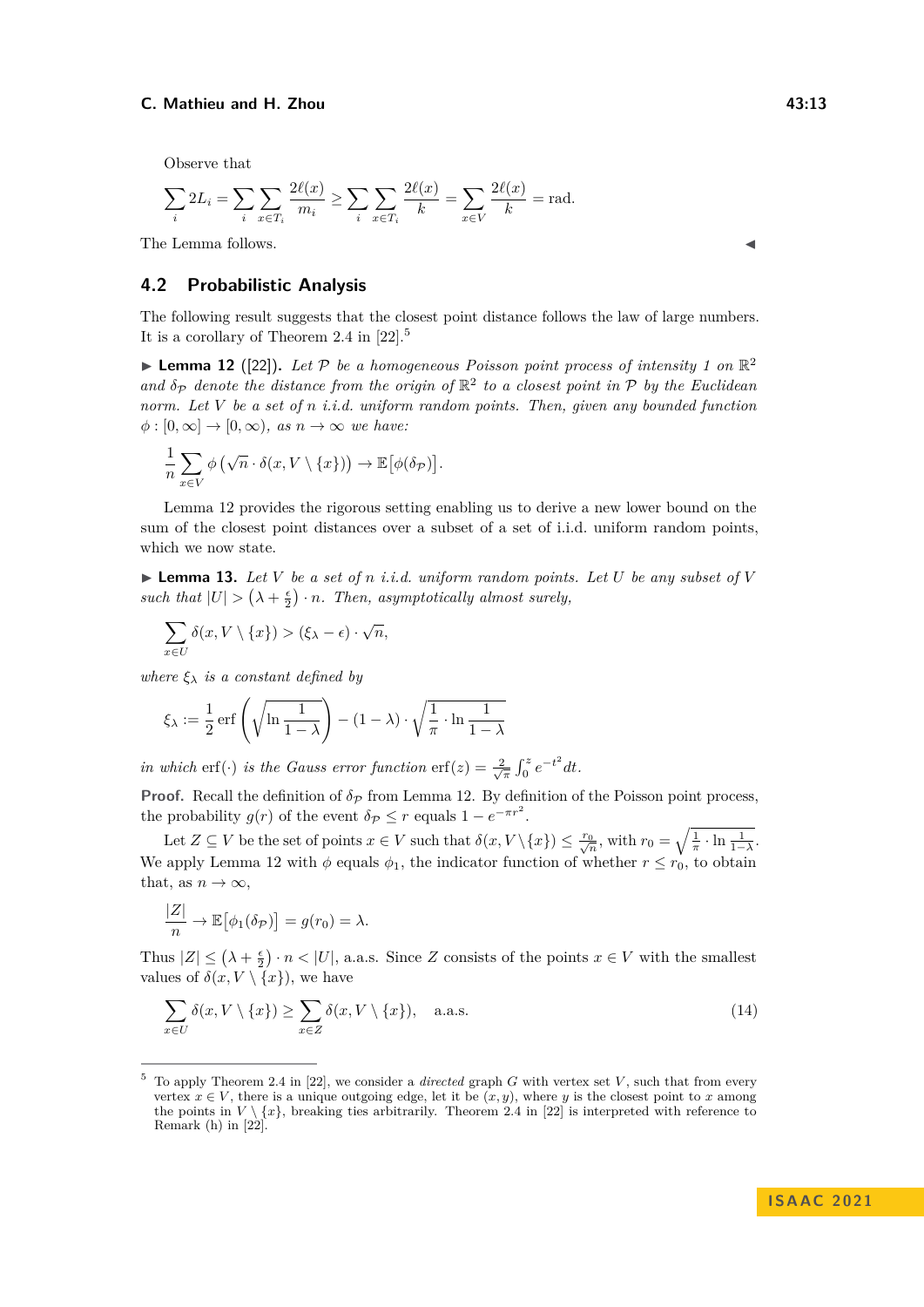### **43:14 Probabilistic Analysis of Euclidean Capacitated Vehicle Routing**

To analyze  $\sum$ *x*∈*Z*  $\delta(x, V \setminus \{x\})$ , we define a bounded function  $\phi_2$  as follows.

$$
\phi_2(r) = \begin{cases} r, & r \le r_0 \\ 0, & \text{otherwise.} \end{cases}
$$

Applying Lemma [12](#page-12-1) with  $\phi = \phi_2$ , we have, as  $n \to \infty$ ,

$$
\frac{1}{n} \sum_{x \in Z} \sqrt{n} \cdot \delta(x, V \setminus \{x\}) \to \mathbb{E}[\phi_2(\delta_{\mathcal{P}})],
$$

thus

$$
\sum_{x \in Z} \delta(x, V \setminus \{x\}) > (\mathbb{E}[\phi_2(\delta_{\mathcal{P}})] - \epsilon) \cdot \sqrt{n}, \quad \text{a.a.s.}
$$
\n(15)

Observe that  $\mathbb{E}[\phi_2(\delta_{\mathcal{P}})] = \int_{-\infty}^{\infty}$  $\int_{0}^{\infty} \phi_{2}(r) \cdot g'(r) dr = \int_{0}^{r_{0}}$  $\overline{0}$  $r \cdot g'(r) dr$ , where  $g'(r) = 2\pi r \cdot e^{-\pi r^2}$ . Integrating by parts, recalling the definition of the Gauss error function, and plugging in the value of  $r_0$ , we have

$$
\mathbb{E}[\phi_2(\delta_{\mathcal{P}})] = \left(\int_0^{r_0} e^{-\pi r^2} dr\right) - \left[r \cdot e^{-\pi r^2}\right]_0^{r_0} = \left[\frac{\text{erf}(\sqrt{\pi} \cdot r)}{2} - r \cdot e^{-\pi r^2}\right]_0^{r_0} = \xi_{\lambda}.
$$

The claim follows.

# **4.3 Proof of Theorem [2](#page-1-3)**

Let *T* denote an *α*-approximate traveling salesman tour on  $V \cup \{O\}$ , where  $\alpha \geq 1$  is a constant. When  $k = O(1)$ , for any  $\epsilon > 0$ , ITP(*T*)  $\lt (1 + \epsilon)$ OPT a.a.s. according to [\[15\]](#page-15-0), which implies the claim. In the following, we assume that  $k = \omega(1)$ .

According to Lemma [4,](#page-4-1) we have

 $ITP(T) < \text{cost}(T) + \text{rad}$ .

First, we bound  $cost(T)$ . Letting  $T^*$  denote an optimal traveling salesman tour on  $V \cup \{O\}$ , we have  $cost(T) \leq \alpha \cdot cost(T^*)$ . By Lemma [5,](#page-4-3) the value of an optimal traveling salesman tour on *V* is less than  $(\beta + \frac{\epsilon}{2}) \cdot \sqrt{n}$ , a.a.s. Since the distance between the depot and any point in  $[0,1]^2$  is  $O(1)$ , we have  $\cos t(T^*) < (\beta + \frac{\epsilon}{2}) \cdot \sqrt{n} + O(1)$ , which is less than  $(\beta + \epsilon) \cdot \sqrt{n}$  when *n* is large enough. Thus  $\cos t(T) < \alpha(\beta + \epsilon) \cdot \sqrt{n}$ , a.a.s.

Next, we analyze rad. By Theorem [11,](#page-11-0) for some  $U \subseteq V$  of size greater than  $(\lambda + \frac{\epsilon}{2})n$  we have

$$
\text{rad} \le \text{OPT} - (1 - \lambda - \epsilon) \left( \sum_{x \in U} \delta(x, U \setminus \{x\}) \right).
$$

By Lemma [13](#page-12-2) and the fact that  $\delta(x, U \setminus \{x\}) \geq \delta(x, V \setminus \{x\})$ , we have a.a.s.

$$
\sum_{x\in U} \delta(x, U \setminus \{x\}) > (\xi_{\lambda} - \epsilon) \cdot \sqrt{n}.
$$

Noting that  $1 - \lambda - \epsilon > 0$ , we have

$$
rad \le OPT - (1 - \lambda - \epsilon) \cdot (\xi_{\lambda} - \epsilon) \cdot \sqrt{n}.
$$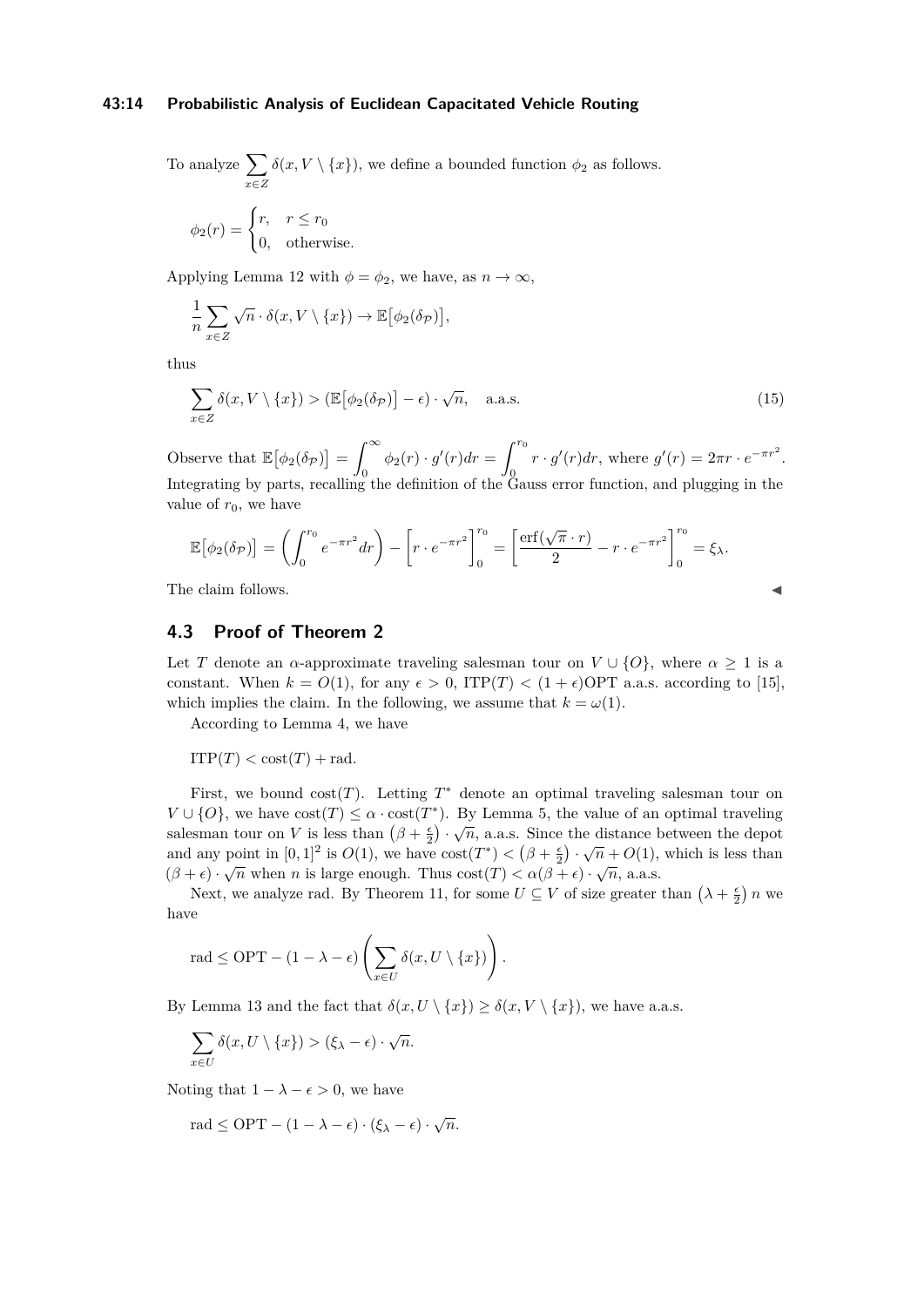<span id="page-14-7"></span>

**Figure 2** Plot of the function  $h(\lambda) = (1 - \lambda) \cdot \xi_{\lambda}$  for  $\lambda \in [0, 1)$ . The maximum value of  $h(\lambda)$  is greater than 0.078674, which is achieved when  $\lambda$  is roughly 0.62468.

<span id="page-14-6"></span>Combining the above bounds gives a.a.s.

$$
\text{ITP}(T) < \text{OPT} + \left(\alpha(\beta + \epsilon) - (1 - \lambda - \epsilon) \cdot (\xi_{\lambda} - \epsilon)\right) \cdot \sqrt{n}.\tag{16}
$$

Note that the coefficient of  $\sqrt{n}$  in Equation [\(16\)](#page-14-6) must be positive, because ITP(*T*)  $\ge$  OPT (Lemma [4\)](#page-4-1). Using Lemmas [3](#page-3-0) and [5,](#page-4-3) and assuming  $\epsilon < \beta$ , we have a.a.s.  $\sqrt{n} < \frac{\text{cost}(T^*)}{\beta - \epsilon} \le \frac{\text{OPT}}{\beta - \epsilon}$ , and substituting into Equation [\(16\)](#page-14-6) gives a.a.s.

$$
\text{ITP}(T) < \left(1 + \frac{\alpha(\beta + \epsilon) - (1 - \lambda - \epsilon) \cdot (\xi_\lambda - \epsilon)}{\beta - \epsilon}\right) \cdot \text{OPT}.
$$

Since  $\beta$  is a positive constant (Lemma [5\)](#page-4-3), choosing  $\lambda$  to maximize  $(1 - \lambda) \cdot \xi_{\lambda}$  and  $\epsilon$  small enough yields

$$
\frac{\text{ITP}(T)}{\text{OPT}} < 1 + \alpha - \frac{\max_{\lambda} \left\{ (1 - \lambda) \cdot \xi_{\lambda} \right\}}{\beta} + 0.00001.
$$

A numerical calculation (Figure [2\)](#page-14-7) gives  $\max_{\lambda} \{(1 - \lambda) \cdot \xi_{\lambda}\} > 0.078674$ , and Lemma [5](#page-4-3) tells us that  $\beta < \beta_1 = 0.92117$ . Substituting those values concludes the proof.

### **References**

- <span id="page-14-4"></span>**1** A. Adamaszek, A. Czumaj, and A. Lingas. PTAS for *k*-tour cover problem on the plane for moderately large values of *k*. *International Journal of Foundations of Computer Science*, 21(06):893–904, 2010.
- <span id="page-14-2"></span>**2** K. Altinkemer and B. Gavish. Heuristics for delivery problems with constant error guarantees. *Transportation Science*, 24(4):294–297, 1990.
- <span id="page-14-0"></span>**3** S. P. Anbuudayasankar, K. Ganesh, and S. Mohapatra. *Models for practical routing problems in logistics*. Springer, 2016.
- <span id="page-14-3"></span>**4** S. Arora. Polynomial time approximation schemes for Euclidean traveling salesman and other geometric problems. *Journal of the ACM (JACM)*, 45(5):753–782, 1998.
- <span id="page-14-1"></span>**5** T. Asano, N. Katoh, H. Tamaki, and T. Tokuyama. Covering points in the plane by *k*tours: towards a polynomial time approximation scheme for general *k*. In *Proceedings of the twenty-ninth annual ACM symposium on Theory of computing*, pages 275–283, 1997.
- <span id="page-14-5"></span>**6** A. Baltz, D. Dubhashi, A. Srivastav, L. Tansini, and S. Werth. Probabilistic analysis for a multiple depot vehicle routing problem. *Random Structures & Algorithms*, 30(1-2):206–225, 2007.